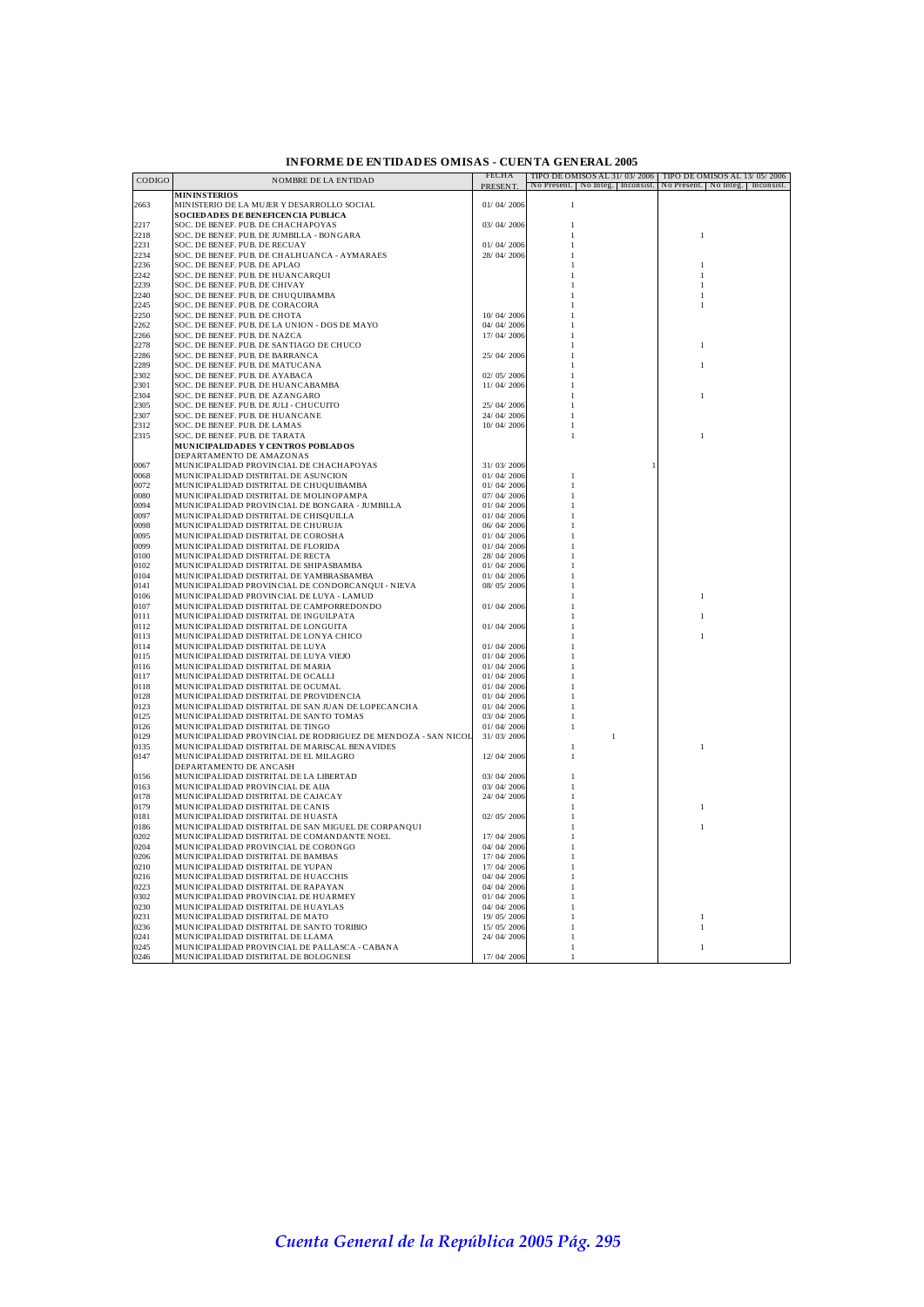| CODIGO       | NOMBRE DE LA ENTIDAD                                                                    | <b>FECHA</b>             | TIPO DE OMISOS AL 31/03/2006        | TIPO DE OMISOS AL 13/05/2006        |
|--------------|-----------------------------------------------------------------------------------------|--------------------------|-------------------------------------|-------------------------------------|
|              |                                                                                         | PRESENT.                 | No Integ. Inconsist.<br>No Present. | No Present. No Integ.<br>Inconsist. |
| 0248         | MUNICIPALIDAD DISTRITAL DE HUACASCHUQUE                                                 | 17/04/2006               | $\mathbf{1}$                        |                                     |
| 0252         | MUNICIPALIDAD DISTRITAL DE PALLASCA                                                     | 17/04/2006               | $\,1$                               |                                     |
| 0274         | MUNICIPALIDAD DISTRITAL DE NEPEÑA                                                       | 01/04/2006               | $\mathbf{1}$                        |                                     |
| 0321         | DEPARTAMENTO DE APURIMAC<br>MUNICIPALIDAD DISTRITAL DE HUANIPACA                        | 01/04/2006               |                                     |                                     |
| 0326         | MUNICIPALIDAD PROVINCIAL DE ANDAHUAYLAS                                                 | 11/04/2006               |                                     |                                     |
| 0328         | MUNICIPALIDAD DISTRITAL DE CHIARA                                                       | 20/ 04/ 2006             |                                     |                                     |
| 0342         | MUNICIPALIDAD DISTRITAL DE HUAYANA                                                      | 20/ 04/ 2006             |                                     |                                     |
| 0337         | MUNICIPALIDAD DISTRITAL DE SAN JERONIMO                                                 |                          |                                     | $\mathbf{1}$                        |
| 0347         | MUNICIPALIDAD DISTRITAL DE HUAQUIRCA                                                    |                          |                                     | $\mathbf{1}$                        |
| 0357         | MUNICIPALIDAD DISTRITAL DE CHAPIMARCA                                                   | 03/05/2006               |                                     |                                     |
| 0362         | MUNICIPALIDAD DISTRITAL DE SAÑAYCA                                                      | 03/05/2006               |                                     |                                     |
| 0365         | MUNICIPALIDAD DISTRITAL DE TINTAY                                                       | 10/04/2006               |                                     |                                     |
| 0390         | MUNICIPALIDAD DISTRITAL DE ANCO HUALLO                                                  |                          | 1                                   | $\mathbf{1}$                        |
| 0379         | MUNICIPALIDAD DISTRITAL DE MAMARA                                                       | 31/03/2006               | 1                                   | 1                                   |
| 0387<br>0385 | MUNICIPALIDAD DISTRITAL DE SANTA ROSA<br>MUNICIPALIDAD DISTRITAL DE VILCABAMBA          | 07/04/2006<br>19/04/2006 | 1                                   |                                     |
| 0386         | MUNICIPALIDAD DISTRITAL DE VIRUNDO                                                      | 07/04/2006               | 1                                   |                                     |
| 0388         | MUNICIPALIDAD DISTRITAL DE CURASCO                                                      | 07/04/2006               | 1                                   |                                     |
|              | DEPARTAMENTO DE AREQUIPA                                                                |                          |                                     |                                     |
| 0434         | MUNICIPALIDAD PROVINCIAL DE CARAVELI                                                    | 10/04/2006               | 1                                   |                                     |
| 0438         | MUNICIPALIDAD DISTRITAL DE BELLA UNION                                                  | 01/04/2006               | 1                                   |                                     |
| 0439         | MUNICIPALIDAD DISTRITAL DE CAHUACHO                                                     |                          | 1                                   | 1                                   |
| 0441         | MUNICIPALIDAD DISTRITAL DE CHAPARRA                                                     | 31/03/2006               |                                     |                                     |
| 0443         | MUNICIPALIDAD DISTRITAL DE JAQUI                                                        | 03/05/2006               |                                     |                                     |
| 0444         | MUNICIPALIDAD DISTRITAL DE LOMAS                                                        |                          |                                     | $\mathbf{1}$                        |
| 0447         | MUNICIPALIDAD PROVINCIAL DE CASTILLA - APLAO                                            | 01/04/2006               |                                     |                                     |
| 0449         | MUNICIPALIDAD DISTRITAL DE AYO                                                          | 01/04/2006               |                                     |                                     |
| 0453<br>0455 | MUNICIPALIDAD DISTRITAL DE HUANCARQUI                                                   | 01/04/2006               |                                     |                                     |
| 0474         | MUNICIPALIDAD DISTRITAL DE ORCOPAMPA<br>MUNICIPALIDAD DISTRITAL DE SAN ANTONIO DE CHUCA | 01/04/2006<br>31/03/2006 |                                     |                                     |
| 2606         | MUNICIPALIDAD DISTRITAL DE MAJES                                                        | 03/04/2006               | 1                                   |                                     |
| 0485         | MUNICIPALIDAD DISTRITAL DE RIO GRANDE                                                   | 12/04/2006               | 1                                   |                                     |
| 0489         | MUNICIPALIDAD DISTRITAL DE COCACHACRA                                                   | 01/04/2006               |                                     |                                     |
| 0495         | MUNICIPALIDAD DISTRITAL DE ALCA                                                         | 05/05/2006               |                                     |                                     |
|              | DEPARTAMENTO DE AYACUCHO                                                                |                          |                                     |                                     |
| 0509         | MUNICIPALIDAD DISTRITAL DE CHIARA                                                       | 06/04/2006               |                                     |                                     |
| 0516         | MUNICIPALIDAD DISTRITAL DE TAMBILLO                                                     | 21/04/2006               |                                     |                                     |
| 0517         | MUNICIPALIDAD DISTRITAL DE VINCHOS                                                      | 03/04/2006               |                                     |                                     |
| 0520         | MUNICIPALIDAD DISTRITAL DE CHUSCHI                                                      | 04/04/2006               |                                     |                                     |
| 0522         | MUNICIPALIDAD DISTRITAL DE MARIA PARADO DE BELLIDO                                      | 10/04/2006               |                                     |                                     |
| 0542         | MUNICIPALIDAD DISTRITAL DE SANTILLANA                                                   | 05/04/2006               |                                     |                                     |
| 0546         | MUNICIPALIDAD DISTRITAL DE AYNA                                                         | 10/04/2006               |                                     |                                     |
| 0552<br>0554 | MUNICIPALIDAD PROVINCIAL DE LUCANAS - PUQUIO<br>MUNICIPALIDAD DISTRITAL DE CABANA       | 26/04/2006<br>17/05/2006 |                                     | 1                                   |
| 0556         | MUNICIPALIDAD DISTRITAL DE CHAVI¥A                                                      | 24/04/2006               |                                     |                                     |
| 0557         | MUNICIPALIDAD DISTRITAL DE CHIPAO                                                       | 04/04/2006               |                                     |                                     |
| 0573         | MUNICIPALIDAD PROVINCIAL DE PARINACOCHAS - CORACORA                                     | 27/04/2006               |                                     |                                     |
| 0577         | MUNICIPALIDAD DISTRITAL DE PULLO                                                        | 03/04/2006               |                                     |                                     |
| 0602         | MUNICIPALIDAD DISTRITAL DE SARA SARA                                                    | 03/04/2006               |                                     |                                     |
| 0610         | MUNICIPALIDAD DISTRITAL DE SAN PEDRO DE LARCAY                                          |                          |                                     | 1                                   |
| 0525         | MUNICIPALIDAD PROVINCIAL DE VICTOR FAJARDO - HUANCAPI                                   | 18/04/2006               |                                     |                                     |
| 0535         | MUNICIPALIDAD DISTRITAL DE VILCANCHOS                                                   | 11/05/2006               |                                     |                                     |
| 0588         | MUNICIPALIDAD DISTRITAL DE INDEPENDENCIA                                                | 10/04/2006               |                                     |                                     |
|              | DEPARTAMENTO DE CAJAMARCA                                                               |                          |                                     |                                     |
| 0614<br>0617 | MUNICIPALIDAD PROVINCIAL DE CAJAMARCA                                                   | 06/04/2006               |                                     |                                     |
| 0616         | MUNICIPALIDAD DISTRITAL DE CHETILLA<br>MUNICIPALIDAD DISTRITAL DE COSPAN                | 18/04/2006               |                                     | 1                                   |
| 0618         | MUNICIPALIDAD DISTRITAL DE ENCAÑADA                                                     | 03/04/2006               |                                     |                                     |
| 0619         | MUNICIPALIDAD DISTRITAL DE JESUS                                                        |                          |                                     |                                     |
| 0620         | MUNICIPALIDAD DISTRITAL DE LOS BAÑOS DEL INCA                                           | 27/04/2006               |                                     |                                     |
| 0624         | MUNICIPALIDAD DISTRITAL DE NAMORA                                                       | 11/04/2006               |                                     |                                     |
| 0633         | MUNICIPALIDAD DISTRITAL DE CHUMUCH                                                      |                          |                                     | 1                                   |
| 0632         | MUNICIPALIDAD DISTRITAL DE CORTEGANA                                                    | 04/04/2006               |                                     |                                     |
| 0636         | MUNICIPALIDAD DISTRITAL DE JOSE GALVEZ                                                  | 08/05/2006               | 1                                   |                                     |
| J637         | MUNICIPALIDAD DISTRITAL DE MIGUEL IGLESIAS                                              |                          |                                     |                                     |
| 0639         | MUNICIPALIDAD DISTRITAL DE SOROCHUCO                                                    |                          | 1                                   |                                     |
| 0667         | MUNICIPALIDAD DISTRITAL DE ANGUIA                                                       | 04/04/2006               | 1                                   |                                     |
| 0678<br>0679 | MUNICIPALIDAD DISTRITAL DE PION                                                         |                          |                                     |                                     |
| 0681         | MUNICIPALIDAD DISTRITAL DE QUEROCOTO<br>MUNICIPALIDAD DISTRITAL DE TOCMOCHE             | 17/05/2006               | 1                                   |                                     |
| 0684         | MUNICIPALIDAD DISTRITAL DE CHALAMARCA                                                   |                          |                                     |                                     |
| 0644         | MUNICIPALIDAD DISTRITAL DE CUPISNIQUE                                                   | 17/04/2006               | 1                                   |                                     |
| 0649         | MUNICIPALIDAD DISTRITAL DE TANTARICA                                                    |                          | 1                                   | $\mathbf{1}$                        |
| 0657         | MUNICIPALIDAD DISTRITAL DE QUEROCOTILLO                                                 | 18/04/2006               | $\mathbf{1}$                        |                                     |
| 0658         | MUNICIPALIDAD DISTRITAL DE SAN ANDRES DE CUTERVO                                        | 05/04/2006               | $\mathbf{1}$                        |                                     |
| 0710         | MUNICIPALIDAD DISTRITAL DE LLAPA                                                        |                          | $\mathbf{1}$                        | $\mathbf{1}$                        |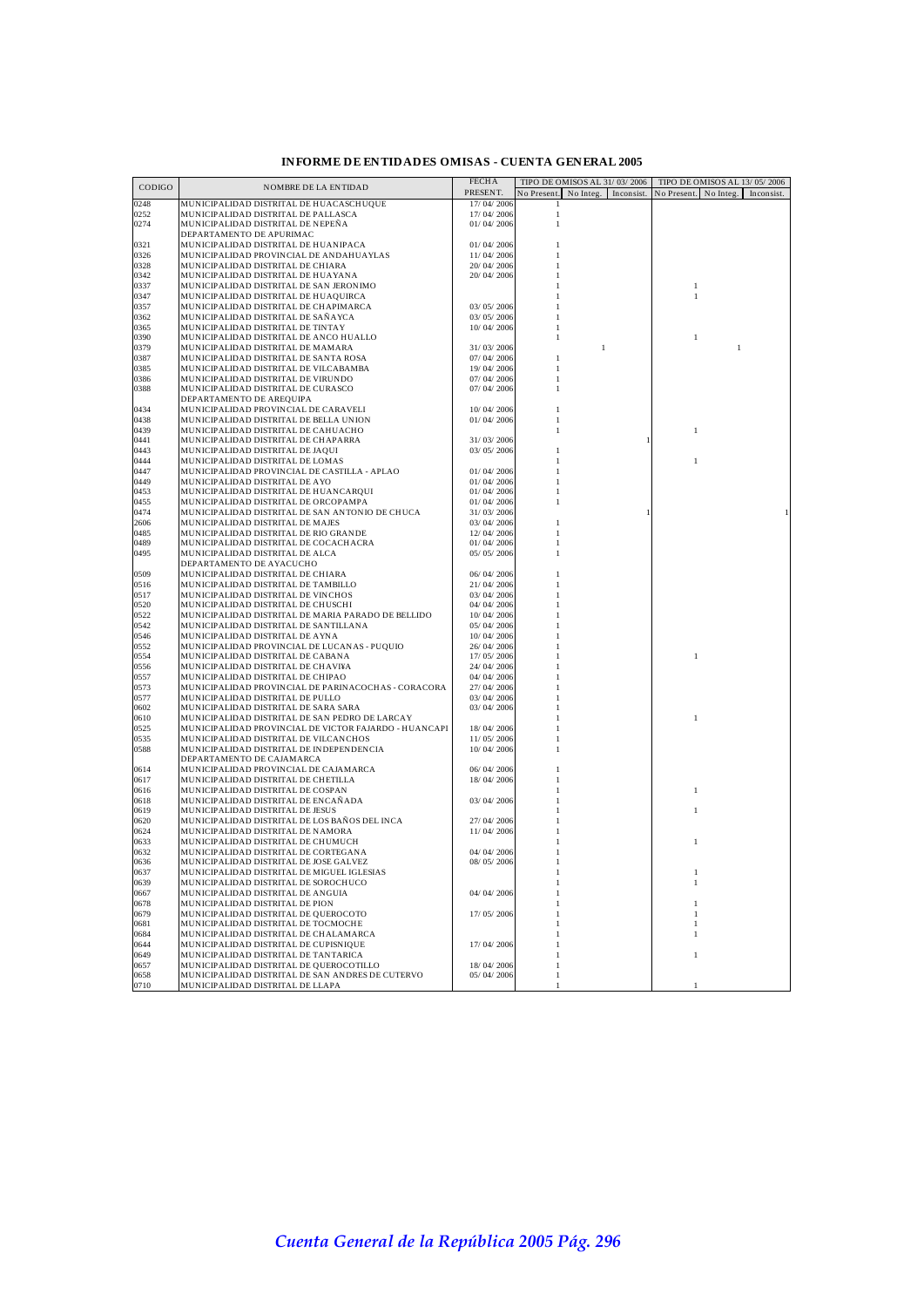| <b>INFORME DE ENTIDADES OMISAS - CUENTA GENERAL 2005</b> |  |  |  |
|----------------------------------------------------------|--|--|--|
|----------------------------------------------------------|--|--|--|

|              |                                                                        | <b>FECHA</b>             | TIPO DE OMISOS AL 31/03/2006<br>TIPO DE OMISOS AL 13/05/2006         |  |
|--------------|------------------------------------------------------------------------|--------------------------|----------------------------------------------------------------------|--|
| CODIGO       | <b>NOMBRE DE LA ENTIDAD</b>                                            | PRESENT.                 | No Present. No Integ. Inconsist.<br>No Present. No Integ. Inconsist. |  |
| 0712         | MUNICIPALIDAD DISTRITAL DE NIEPOS                                      |                          |                                                                      |  |
| 0713         | MUNICIPALIDAD DISTRITAL DE SAN GREGORIO                                | 05/04/2006               | 1                                                                    |  |
| 0720         | MUNICIPALIDAD PROVINCIAL DE SAN PABLO                                  | 04/04/2006               | 1                                                                    |  |
| 0723         | MUNICIPALIDAD DISTRITAL DE TUMBADEN                                    | 05/05/2006               |                                                                      |  |
| 0726         | MUNICIPALIDAD DISTRITAL DE CATACHE                                     | 03/04/2006               |                                                                      |  |
| 0727         | MUNICIPALIDAD DISTRITAL DE CHANCAYBA¥OS                                |                          | 1                                                                    |  |
| 0728         | MUNICIPALIDAD DISTRITAL DE LA ESPERANZA                                | 01/04/2006               |                                                                      |  |
| 0730         | MUNICIPALIDAD DISTRITAL DE PULAN                                       |                          | $\mathbf{1}$                                                         |  |
|              | PROVINC IA DEL CALLAO                                                  |                          |                                                                      |  |
| 0748         | CENTRO POBLADO MENOR NUESTRA SEÑORA DE LAS MERCEDES - MI PERU          | 15/05/2006               | 1<br>1                                                               |  |
|              | DEPARTAMENTO DE CUSCO                                                  |                          |                                                                      |  |
| 0762         | MUNICIPALIDAD DISTRITAL DE RONDOCAN                                    | 27/04/2006               | 1                                                                    |  |
| 0768         | MUNICIPALIDAD DISTRITAL DE MOLLEPATA                                   | 11/04/2006               |                                                                      |  |
| 0806         | MUNICIPALIDAD DISTRITAL DE CONDOROMA                                   | 04/04/2006               |                                                                      |  |
| 0810         | MUNICIPALIDAD DISTRITAL DE PICHIGUA                                    | 30/03/2006               |                                                                      |  |
| 0812         | MUNICIPALIDAD DISTRITAL DE ALTO PICHIGUA                               | 04/04/2006               | 1                                                                    |  |
| 0815         | MUNICIPALIDAD DISTRITAL DE HUAYOPATA                                   | 11/04/2006               | 1                                                                    |  |
| 0818         | MUNICIPALIDAD DISTRITAL DE SANTA TERESA                                | 18/05/2006               | 1                                                                    |  |
|              | DEPARTAMENTO DE HUANCAVELICA                                           |                          |                                                                      |  |
| 0857         | MUNICIPALIDAD PROVINCIAL DE HUANCAVELICA                               | 11/04/2006               | $\mathbf{1}$                                                         |  |
| 0859         | MUNICIPALIDAD DISTRITAL DE ACORIA                                      | 31/03/2006               | $\overline{1}$<br>$\mathbf{1}$                                       |  |
| 0868         | MUNICIPALIDAD DISTRITAL DE MOYA                                        | 31/03/2006               |                                                                      |  |
| 0871         | MUNICIPALIDAD DISTRITAL DE PILCHACA                                    |                          | $\mathbf{1}$<br>1                                                    |  |
| 2623         | MUNICIPALIDAD DISTRITAL DE ASCENCION                                   | 25/05/2006               | $\mathbf{1}$<br>-1                                                   |  |
| 0882         | MUNICIPALIDAD PROVINCIAL DE ANGARAES - LIRCAY                          | 01/04/2006               |                                                                      |  |
| 0894         | MUNICIPALIDAD PROVINCIAL DE CASTROVIRREYNA                             | 19/04/2006               |                                                                      |  |
| 0895         | MUNICIPALIDAD DISTRITAL DE ARMA                                        | 27/04/2006               |                                                                      |  |
| 0940         | MUNICIPALIDAD DISTRITAL DE TAMBO                                       | 21/04/2006               |                                                                      |  |
| 0908         | MUNICIPALIDAD DISTRITAL DE ACOSTAMBAO                                  | 08/05/2006               |                                                                      |  |
| 0912         | MUNICIPALIDAD DISTRITAL DE DANIEL HERNANDEZ                            | 11/04/2006               |                                                                      |  |
| 0913         | MUNICIPALIDAD DISTRITAL DE HUACHOCOLPA                                 | 19/04/2006               |                                                                      |  |
| 0922         | MUNICIPALIDAD DISTRITAL DE SALCAHUASI                                  | 04/04/2006               |                                                                      |  |
|              | DEPARTAMENTO DE HUANUCO                                                |                          |                                                                      |  |
| 0950         | MUNICIPALIDAD PROVINCIAL DE HUANUCO                                    | 01/04/2006               |                                                                      |  |
| 0951         | MUNICIPALIDAD DISTRITAL DE AMARILIS                                    | 04/04/2006               |                                                                      |  |
| 0957         | MUNICIPALIDAD DISTRITAL DE SAN PEDRO DE CHAULAN                        | 05/05/2006               |                                                                      |  |
| 0959         | MUNICIPALIDAD DISTRITAL DE YARUMAYO                                    | 18/04/2006               |                                                                      |  |
|              |                                                                        |                          |                                                                      |  |
| 0960<br>1024 | MUNICIPALIDAD PROVINCIAL DE AMBO                                       | 27/04/2006               |                                                                      |  |
| 0984         | MUNICIPALIDAD DISTRITAL DE PINRA<br>MUNICIPALIDAD DISTRITAL DE PUNCHAO | 05/04/2006<br>01/04/2006 |                                                                      |  |
|              |                                                                        |                          |                                                                      |  |
| 0992         | MUNICIPALIDAD DISTRITAL DE LUYANDO                                     | 28/04/2006               |                                                                      |  |
| 0993<br>0996 | MUNICIPALIDAD DISTRITAL DE MARIANO DAMASO BERAUN                       |                          | $\mathbf{1}$                                                         |  |
| 0999         | MUNICIPALIDAD DISTRITAL DE CHOLON                                      | 21/04/2006               |                                                                      |  |
|              | MUNICIPALIDAD DISTRITAL DE CHAGLLA                                     |                          | $\mathbf{1}$                                                         |  |
| 1000         | MUNICIPALIDAD DISTRITAL DE MOLINOS                                     |                          | 1                                                                    |  |
| 1003         | MUNICIPALIDAD DISTRITAL DE CODO DE POZUZO                              | 19/04/2006               |                                                                      |  |
| 1005         | MUNICIPALIDAD DISTRITAL DE TOURNAVISTA                                 |                          | 1                                                                    |  |
| 1006         | MUNICIPALIDAD DISTRITAL DE YUYAPICHIS                                  |                          | 1                                                                    |  |
| 1007         | MUNICIPALIDAD PROVINCIAL DE LAURICOCHA - JESUS                         | 01/04/2006               |                                                                      |  |
| 1013         | MUNICIPALIDAD DISTRITAL DE SAN MIGUEL DE CAURI                         |                          |                                                                      |  |
| 1017         | MUNICIPALIDAD DISTRITAL DE CHUPAN                                      | 06/04/2006               |                                                                      |  |
|              | DEPARTAMENTO DE ICA                                                    |                          |                                                                      |  |
| 1025         | MUNICIPALIDAD PROVINCIAL DE ICA                                        | 03/05/2006               | $\mathbf{1}$                                                         |  |
| 1029         | MUNICIPALIDAD DISTRITAL DE PARCONA                                     | 04/04/2006               | 1                                                                    |  |
| 1035         | MUNICIPALIDAD DISTRITAL DE SUBTANJALLA                                 | 02/05/2006               | $\mathbf{1}$                                                         |  |
| 1049         | MUNICIPALIDAD DISTRITAL DE TAMBO DE MORA                               | 03/04/2006               | $\mathbf{1}$                                                         |  |
| 1060         | MUNICIPALIDAD PROVINCIAL DE PISCO                                      | 31/03/2006               | $\mathbf{1}$<br>$\mathbf{1}$                                         |  |
|              | DEPARTAMENTO DE JUNIN                                                  |                          |                                                                      |  |
| 1071         | MUNICIPALIDAD DISTRITAL DE CHICCHE                                     |                          | 1                                                                    |  |
| 1083         | MUNICIPALIDAD DISTRITAL DE INGENIO                                     |                          | $\mathbf{1}$                                                         |  |
| 1096         | MUNICIPALIDAD PROVINCIAL DE CONCEPCION                                 | 07/04/2006               |                                                                      |  |
| 1101         | MUNICIPALIDAD DISTRITAL DE CHAMBARA                                    | 28/04/2006               |                                                                      |  |
| 1109         | MUNICIPALIDAD DISTRITAL DE SAN JOSE DE QUERO                           | 12/05/2006               |                                                                      |  |
| 1113         | MUNICIPALIDAD DISTRITAL DE SAN LUIS DE SHUARO                          | 31/03/2006               | $\overline{1}$                                                       |  |
| 1115         | MUNICIPALIDAD DISTRITAL DE PICHANAQUI                                  | 04/04/2006               |                                                                      |  |
| 1114         | MUNICIPALIDAD DISTRITAL DE VITOC                                       | 06/04/2006               |                                                                      |  |
| 1123         | MUNICIPALIDAD DISTRITAL DE EL MANTARO                                  | 25/04/2006               |                                                                      |  |
| 1125         | MUNICIPALIDAD DISTRITAL DE HUARIPAMPA                                  | 04/04/2006               |                                                                      |  |
| 1135         | MUNICIPALIDAD DISTRITAL DE MONOBAMBA                                   | 03/04/2006               |                                                                      |  |
| 1145         | MUNICIPALIDAD DISTRITAL DE SAN PEDRO DE CHUNAN                         |                          | 1                                                                    |  |
| 1155         | MUNICIPALIDAD PROVINCIAL DE SATIPO                                     | 03/04/2006               |                                                                      |  |
| 1158         | MUNICIPALIDAD DISTRITAL DE MAZAMARI                                    |                          | $\mathbf{1}$                                                         |  |
| 1160         | MUNICIPALIDAD DISTRITAL DE PANGOA                                      | 04/04/2006               |                                                                      |  |
| 1166         | MUNICIPALIDAD DISTRITAL DE HUASAHUASI                                  |                          | 1                                                                    |  |
| 2666         | CENTRO POBLADO MENOR DE SAN JUAN DE LA LIBERTAD                        |                          |                                                                      |  |
| 1177         | MUNICIPALIDAD DISTRITAL DE PACCHA                                      | 18/04/2006               |                                                                      |  |
| 1184         | MUNICIPALIDAD DISTRITAL DE CHONGOS BAJO                                | 04/05/2006               |                                                                      |  |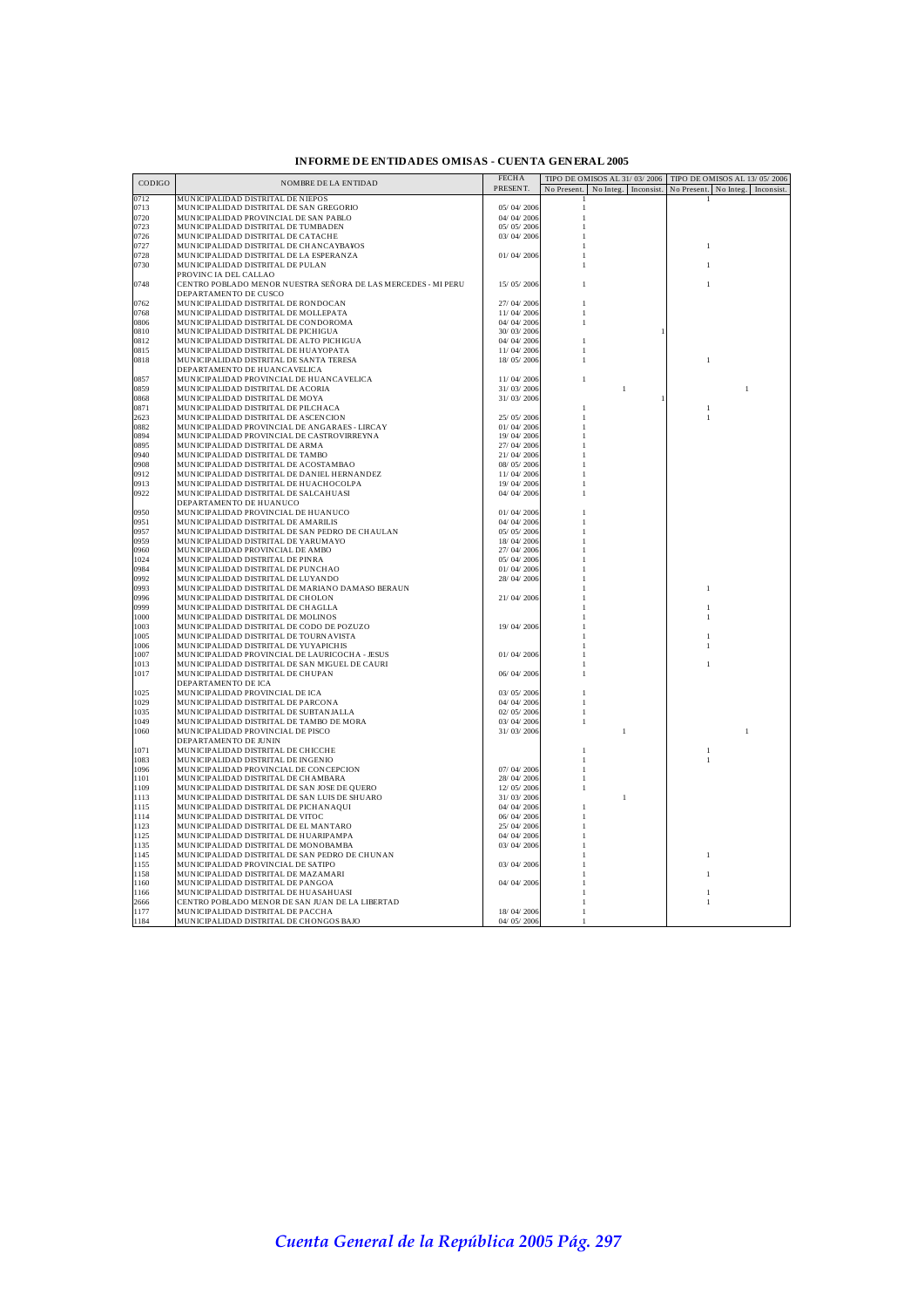| CODIGO       | NOMBRE DE LA ENTIDAD                                                                              | <b>FECHA</b>             | TIPO DE OMISOS AL 31/03/2006           | TIPO DE OMISOS AL 13/05/2006          |
|--------------|---------------------------------------------------------------------------------------------------|--------------------------|----------------------------------------|---------------------------------------|
|              |                                                                                                   | PRESENT.                 | No Present.<br>No Integ.<br>Inconsist. | No Present.<br>No Integ.<br>Inconsist |
|              | DEPARTAMENTO DE LA LIBERTAD                                                                       |                          |                                        |                                       |
| 2323         | CENTRO POBLADO MENOR DE HUANCHAQUITO                                                              |                          | $\mathbf{1}$                           | $\mathbf{1}$                          |
| 1254         | MUNICIPALIDAD DISTRITAL DE CHICAMA                                                                | 25/04/2006               | $\mathbf{1}$                           |                                       |
| 1207<br>1260 | MUNICIPALIDAD DISTRITAL DE UCUNCHA<br>MUNICIPALIDAD PROVINCIAL DE CHEPEN                          | 24/04/2006               | 1                                      | $\mathbf{1}$                          |
| 1266         | MUNICIPALIDAD DISTRITAL DE HUASO                                                                  | 05/04/2006               |                                        |                                       |
| 1225         | MUNICIPALIDAD DISTRITAL DE SINSICAP                                                               | 03/04/2006               |                                        |                                       |
| 1233         | MUNICIPALIDAD DISTRITAL DE BULDIBUYO                                                              | 19/04/2006               |                                        |                                       |
| 1241         | MUNICIPALIDAD DISTRITAL DE PIAS                                                                   | 04/05/2006               |                                        |                                       |
| 1214         | MUNICIPALIDAD DISTRITAL DE SANAGORAN                                                              |                          |                                        | 1                                     |
| 1250         | MUNICIPALIDAD DISTRITAL DE QUIRUVILCA                                                             |                          |                                        | $\mathbf{1}$                          |
| 1269         | MUNICIPALIDAD DISTRITAL DE MARMOT                                                                 | 24/04/2006               |                                        |                                       |
| 1271         | MUNICIPALIDAD PROVINCIAL DE VIRU                                                                  | 01/04/2006               |                                        |                                       |
| 1273         | MUNICIPALIDAD DISTRITAL DE GUADALUPITO                                                            | 21/04/2006               |                                        |                                       |
| 1275         | DEPARTAMENTO DE LAMBAYEQUE                                                                        |                          |                                        |                                       |
| 1277         | MUNICIPALIDAD DISTRITAL DE CHONGOYAPE<br>MUNICIPALIDAD DISTRITAL DE ETEN PUERTO                   | 17/04/2006               |                                        | $\mathbf{1}$                          |
| 1280         | MUNICIPALIDAD DISTRITAL DE NUEVA ARICA                                                            |                          |                                        |                                       |
| 1284         | MUNICIPALIDAD DISTRITAL DE REQUE                                                                  |                          |                                        |                                       |
| 2320         | MUNICIPALIDAD DISTRITAL DE POMALCA                                                                | 04/04/2006               |                                        |                                       |
| 1289         | MUNICIPALIDAD PROVINCIAL DE FERREÑAFE                                                             |                          |                                        |                                       |
| 1295         | MUNICIPALIDAD PROVINCIAL DE LAMBAYEQUE                                                            | 11/05/2006               |                                        |                                       |
| 1298         | MUNICIPALIDAD DISTRITAL DE JAYANCA                                                                | 11/04/2006               |                                        |                                       |
|              | DEPARTAMENTO DE LIMA                                                                              |                          |                                        |                                       |
| 1308         | MUNICIPALIDAD DISTRITAL DE ANCON                                                                  | 31/03/2006               | $\mathbf{1}$                           |                                       |
| 1325         | MUNICIPALIDAD DISTRITAL DE LURIN                                                                  | 01/04/2006               | 1                                      |                                       |
| 1330         | MUNICIPALIDAD DISTRITAL DE PUCUSANA                                                               | 03/04/2006               | $\mathbf{1}$                           |                                       |
| 1332         | MUNICIPALIDAD DISTRITAL DE PUNTA HERMOSA                                                          | 04/04/2006               | 1                                      |                                       |
| 1341         | MUNICIPALIDAD DISTRITAL DE SAN MARTIN DE PORRES                                                   | 31/03/2006               | $\mathbf{1}$                           |                                       |
| 1345<br>1348 | MUNICIPALIDAD DISTRITAL DE SANTA ROSA<br>MUNICIPALIDAD DISTRITAL DE VILLA EL SALVADOR             | 01/04/2006<br>01/04/2006 |                                        |                                       |
| 1469         | MUNICIPALIDAD DISTRITAL DE PARAMONGA                                                              | 06/04/2006               |                                        |                                       |
| 1366         | MUNICIPALIDAD DISTRITAL DE CERRO AZUL                                                             | 01/04/2006               |                                        |                                       |
| 1371         | MUNICIPALIDAD DISTRITAL DE MALA                                                                   | 01/04/2006               |                                        |                                       |
| 1373         | MUNICIPALIDAD DISTRITAL DE PACARAN                                                                | 07/04/2006               |                                        |                                       |
| 1391         | MUNICIPALIDAD PROVINCIAL DE HUARAL                                                                |                          |                                        | 1                                     |
| 1392         | MUNICIPALIDAD DISTRITAL DE CHANCAY                                                                | 01/04/2006               |                                        |                                       |
| 1394         | MUNICIPALIDAD DISTRITAL DE IHUARI                                                                 |                          |                                        |                                       |
| 1395         | MUNICIPALIDAD DISTRITAL DE LAMPIAN                                                                |                          |                                        |                                       |
| 1405         | MUNICIPALIDAD DISTRITAL DE CALLAHUANCA                                                            |                          |                                        |                                       |
| 1414         | MUNICIPALIDAD DISTRITAL DE LANGA                                                                  |                          |                                        |                                       |
| 1421         | MUNICIPALIDAD DISTRITAL DE SAN DAMIAN                                                             | 10/04/2006               |                                        |                                       |
| 1423<br>1432 | MUNICIPALIDAD DISTRITAL DE SAN JUAN DE TANTARANCHE<br>MUNICIPALIDAD DISTRITAL DE SANTIAGO DE TUNA | 05/04/2006               |                                        |                                       |
| 1383         | MUNICIPALIDAD DISTRITAL DE HUALMAY                                                                | 07/04/2006               |                                        |                                       |
| 1390         | MUNICIPALIDAD DISTRITAL DE SANTA LEONOR                                                           |                          |                                        |                                       |
| 1389         | MUNICIPALIDAD DISTRITAL DE VEGUETA                                                                |                          |                                        |                                       |
| 1476         | MUNICIPALIDAD DISTRITAL DE COCHAMARCA                                                             | 01/04/2006               |                                        |                                       |
| 1467         | MUNICIPALIDAD DISTRITAL DE CATAHUASI                                                              |                          |                                        | 1                                     |
| 1446         | MUNICIPALIDAD DISTRITAL DE HUAMPARA                                                               |                          |                                        |                                       |
| 1449         | MUNICIPALIDAD DISTRITAL DE HUANTAN                                                                | 31/03/2006               |                                        |                                       |
| 1460         | MUNICIPALIDAD DISTRITAL DE SAN PEDRO DE PILAS                                                     | 17/04/2006               |                                        |                                       |
|              | DEPARTAMENTO DE LORETO                                                                            |                          |                                        |                                       |
| 1481<br>1484 | MUNICIPALIDAD DISTRITAL DE FERNANDO LORES                                                         | 05/04/2006               |                                        |                                       |
| 1488         | MUNICIPALIDAD DISTRITAL DE MAZAN<br>MUNICIPALIDAD DISTRITAL DE PUNCHANA                           | 03/04/2006<br>05/05/2006 |                                        |                                       |
| 1487         | MUNICIPALIDAD DISTRITAL DE TORRES CAUSANA                                                         | 04/04/2006               |                                        |                                       |
| 2711         | MUNICIPALIDAD DISTRITAL DE TENIENTE MANUEL CLAVERO                                                |                          |                                        | 1                                     |
| 1491         | MUNICIPALIDAD DISTRITAL DE BALSAPUERTO                                                            |                          |                                        | 1                                     |
| 1505         | MUNICIPALIDAD PROVINCIAL DE LORETO - NAUTA                                                        | 04/04/2006               |                                        |                                       |
| 1509         | MUNICIPALIDAD DISTRITAL DE TROMPETEROS                                                            | 17/04/2006               |                                        |                                       |
| 1508         | MUNICIPALIDAD DISTRITAL DE URARINAS                                                               | 05/04/2006               |                                        |                                       |
| 1502         | MUNICIPALIDAD DISTRITAL DE PEBAS                                                                  | 15/05/2006               |                                        |                                       |
| 1504         | MUNICIPALIDAD DISTRITAL DE SAN PABLO                                                              | 04/04/2006               |                                        |                                       |
| 1513         | MUNICIPALIDAD DISTRITAL DE EMILIO SAN MARTIN                                                      |                          |                                        |                                       |
| 1516         | MUNICIPALIDAD DISTRITAL DE SAPUENA                                                                |                          |                                        |                                       |
| 1517         | MUNICIPALIDAD DISTRITAL DE SOPLIN                                                                 | 18/04/2006               |                                        |                                       |
| 1518<br>1519 | MUNICIPALIDAD DISTRITAL DE TAPICHE<br>MUNICIPALIDAD DISTRITAL DE JENARO HERRERA                   | 04/04/2006               |                                        |                                       |
| 1489         | MUNICIPALIDAD DISTRITAL DE YAQUERANA                                                              |                          |                                        |                                       |
| 1496         | MUNICIPALIDAD DISTRITAL DE MANSERICHE                                                             | 03/04/2006               |                                        |                                       |
| 2709         | MUNICIPALIDAD DISTRITAL DE ANDOAS                                                                 |                          |                                        |                                       |
|              | DEPARTAMENTO DE MADRE DE DIOS                                                                     |                          |                                        |                                       |
| 1527         | MUNICIPALIDAD DISTRITAL DE INAMBARI                                                               | 12/05/2006               |                                        |                                       |
| 1533         | MUNICIPALIDAD PROVINCIAL DE TAHUAMANU - IÑAPARI                                                   |                          | 1                                      |                                       |
|              | DEPARTAMENTO DE MOQUEGUA                                                                          |                          |                                        |                                       |
| 1536         | MUNICIPALIDAD PROVINCIAL DE MARISCAL NIETO - MOQUEGUA                                             | 01/04/2006               | $\mathbf{1}$                           |                                       |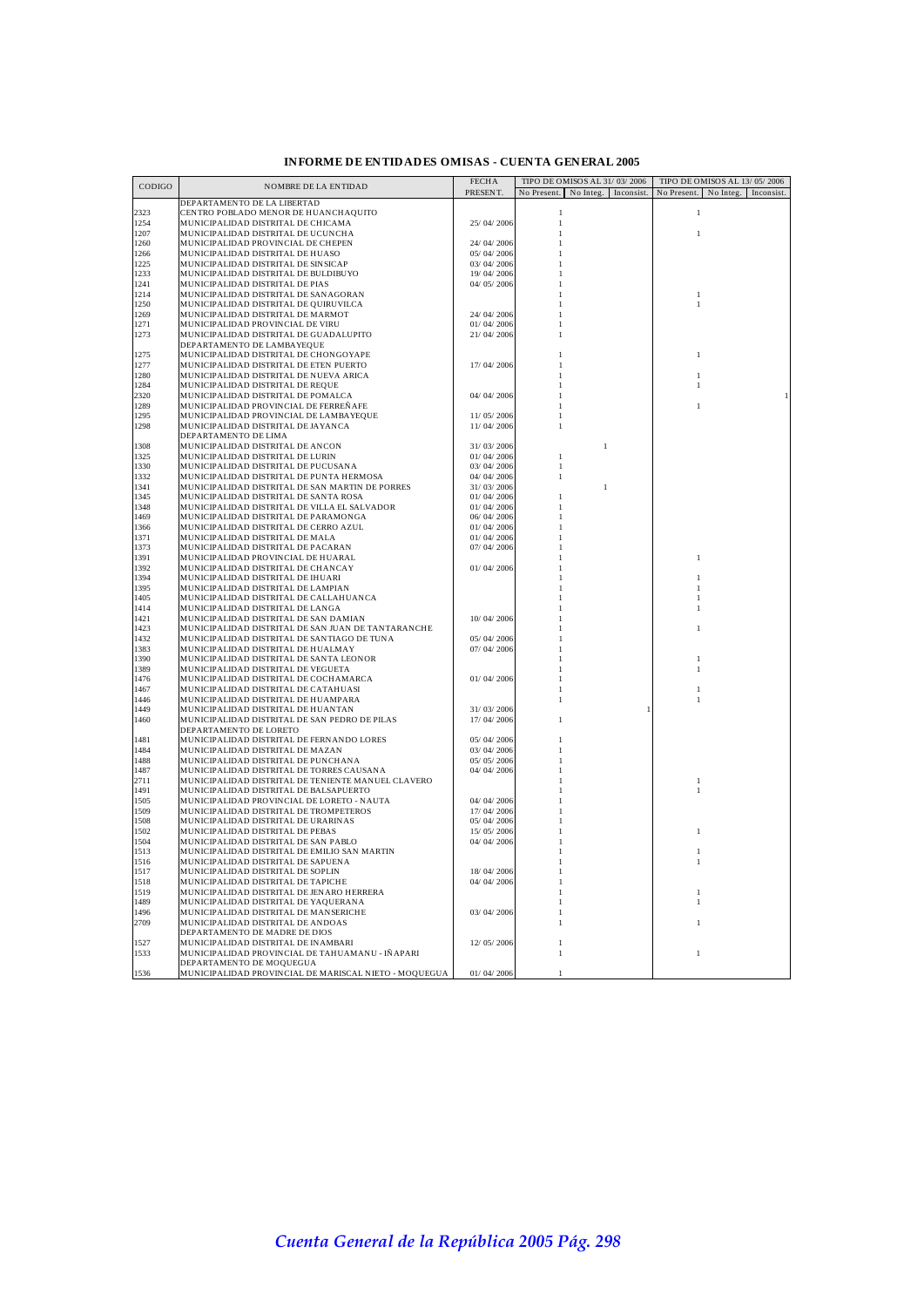| PRESENT.<br>No Present. No Integ. Inconsist.<br>No Present. No Integ. Inconsist.<br>MUNICIPALIDAD DISTRITAL DE CARUMAS<br>31/03/2006<br>1539<br>MUNICIPALIDAD DISTRITAL DE SAN CRISTOBAL<br>03/04/2006<br>1<br>1540<br>MUNICIPALIDAD DISTRITAL DE TORATA<br>03/04/2006<br>$\mathbf{1}$<br>1543<br>MUNICIPALIDAD DISTRITAL DE COALAQUE<br>01/04/2006<br>MUNICIPALIDAD DISTRITAL DE ICHUÑA<br>19/04/2006<br>1545<br>DEPARTAMENTO DE PASCO<br>1556<br>MUNICIPALIDAD PROVINCIAL DE PASCO - CHAPIMARCA<br>06/04/2006<br>1559<br>MUNICIPALIDAD DISTRITAL DE HUAYLLAY<br>07/04/2006<br>16/05/2006<br>1568<br>MUNICIPALIDAD DISTRITAL DE YANACANCHA<br>1<br>MUNICIPALIDAD PROVINCIAL DE DANIEL CARRION - YANAHUAN<br>01/04/2006<br>MUNICIPALIDAD DISTRITAL DE SAN PEDRO DE PILLAO<br>21/04/2006<br>MUNICIPALIDAD DISTRITAL DE POZUZO<br>MUNICIPALIDAD DISTRITAL DE VILLA RICA<br>04/05/2006<br>DEPARTAMENTO DE PIURA<br>1593<br>MUNICIPALIDAD PROVINCIAL DE AYABACA<br>17/04/2006<br>1612<br>MUNICIPALIDAD DISTRITAL DE BUENOS AIRES<br>03/04/2006<br>01/04/2006<br>1621<br>MUNICIPALIDAD PROVINCIAL DE PAITA<br>1636<br>MUNICIPALIDAD PROVINCIAL DE TALARA<br>31/03/2006<br>1638<br>MUNICIPALIDAD DISTRITAL DE LA BREA<br>01/04/2006<br>MUNICIPALIDAD DISTRITAL DE CRISTO NOS VALGA<br>04/04/2006<br>1645<br>-1<br>DEPARTAMENTO DE PUNO<br>MUNICIPALIDAD DISTRITAL DE CHUCUITO<br>04/04/2006<br>MUNICIPALIDAD DISTRITAL DE MAÑAZO<br>04/04/2006<br>31/03/2006<br>MUNICIPALIDAD DISTRITAL DE PLATERIA<br>$\mathbf{1}$<br>MUNICIPALIDAD DISTRITAL DE ARAPA<br>04/04/2006<br>MUNICIPALIDAD DISTRITAL DE ASILLO<br>$\mathbf{1}$<br>MUNICIPALIDAD DISTRITAL DE SAN JOSE<br>18/04/2006<br>19/04/2006<br>MUNICIPALIDAD DISTRITAL DE TIRAPATA<br>04/04/2006<br>MUNICIPALIDAD DISTRITAL DE AJOYANI<br>MUNICIPALIDAD DISTRITAL DE AYAPATA<br>18/04/2006<br>1686<br>MUNICIPALIDAD DISTRITAL DE SAN GABAN<br>03/04/2006<br>1747<br>MUNICIPALIDAD PROVINCIAL DE ILAVE<br>05/04/2006<br>1697<br>17/05/2006<br>MUNICIPALIDAD DISTRITAL DE INCHUPALLA<br>$\mathbf{1}$<br>MUNICIPALIDAD DISTRITAL DE ROSASPATA<br>1699<br>31/03/2006<br>$\mathbf{1}$<br>1710<br>MUNICIPALIDAD DISTRITAL DE PUCARA<br>1712<br>MUNICIPALIDAD DISTRITAL DE VILAVILA<br>12/04/2006<br>1716<br>MUNICIPALIDAD DISTRITAL DE LLALLI<br>MUNICIPALIDAD DISTRITAL DE UMACHIRI<br>1721<br>05/05/2006<br>1742<br>MUNICIPALIDAD PROVINCIAL DE SAN ANTONIO DE PUTINA<br>04/04/2006<br>1731<br>MUNICIPALIDAD PROVINCIAL DE SAN ROMAN - JULIACA<br>31/03/2006<br>$\mathbf{1}$<br>MUNICIPALIDAD DISTRITAL DE CABANILLAS<br>31/03/2006<br>1733<br>MUNICIPALIDAD DISTRITAL DE ANAPIA<br>1<br>DEPARTAMENTO DE SAN MARTIN<br>MUNICIPALIDAD DISTRITAL DE HABANA<br>04/04/2006<br>MUNICIPALIDAD DISTRITAL DE JEPELACIO<br>05/04/2006<br>MUNICIPALIDAD PROVINCIAL DE BELLAVISTA<br>27/04/2006<br>MUNICIPALIDAD DISTRITAL DE SHATOJA<br>11/04/2006<br>MUNICIPALIDAD DISTRITAL DE EL ESLABON<br>06/04/2006<br>1765<br>MUNICIPALIDAD DISTRITAL DE PISCOYACU<br>25/05/2006<br>1<br>1766<br>MUNICIPALIDAD DISTRITAL DE SACANCHE<br>15/05/2006<br>1774<br>MUNICIPALIDAD DISTRITAL DE RUMISAPA<br>1779<br>MUNICIPALIDAD PROVINCIAL DE MARISCAL CACERES - JUANJUI<br>MUNICIPALIDAD DISTRITAL DE CAMPANILLA<br>1780<br>1781<br>MUNICIPALIDAD DISTRITAL DE HUICUNGO<br>20/04/2006<br>1782<br>MUNICIPALIDAD DISTRITAL DE PACHIZA<br>20/ 04/ 2006<br>1783<br>MUNICIPALIDAD DISTRITAL DE PAJARILLO<br>06/04/2006<br>1813<br>MUNICIPALIDAD PROVINCIAL DE PICOTA<br>01/04/2006<br>MUNICIPALIDAD DISTRITAL DE CASPISAPA<br>31/03/2006<br>MUNICIPALIDAD DISTRITAL DE SAN HILARION<br>10/04/2006<br>MUNICIPALIDAD DISTRITAL DE TINGO DE PONASA<br>1<br>MUNICIPALIDAD PROVINCIAL DE RIOJA<br>12/05/2006<br>MUNICIPALIDAD DISTRITAL DE AWAJUN<br>04/04/2006<br>MUNICIPALIDAD DISTRITAL DE SAN FERNANDO<br>1<br>MUNICIPALIDAD DISTRITAL DE CHIPURANA<br>04/04/2006<br>1805<br>MUNICIPALIDAD DISTRITAL DE SAUCE<br>17/04/2006<br>DEPARTAMENTO DE TACNA<br>1840<br>MUNICIPALIDAD DISTRITAL DE SAMA<br>31/03/2006<br>1851<br>03/04/2006<br>MUNICIPALIDAD DISTRITAL DE ITE<br>1<br>1844<br>MUNICIPALIDAD DISTRITAL DE ESTIOUE PUEBLO<br>05/05/2006<br>1<br>1849<br>MUNICIPALIDAD DISTRITAL DE TICACO<br>05/04/2006<br>DEPARTAMENTO DE TUMBES<br>1869<br>MUNICIPALIDAD DISTRITAL DE MATAPALO<br>01/04/2006<br>DEPARTAMENTO DE UCAYALI<br>1872<br>MUNICIPALIDAD DISTRITAL DE IPARIA<br>$\mathbf{1}$<br>MUNICIPALIDAD DISTRITAL DE NUEVA REQUENA<br>31/03/2006<br>24/04/2006<br>MUNICIPALIDAD DISTRITAL DE YURUA<br>1 | CODIGO | NOMBRE DE LA ENTIDAD | <b>FECHA</b> | TIPO DE OMISOS AL 31/03/2006 | TIPO DE OMISOS AL 13/05/2006 |  |
|--------------------------------------------------------------------------------------------------------------------------------------------------------------------------------------------------------------------------------------------------------------------------------------------------------------------------------------------------------------------------------------------------------------------------------------------------------------------------------------------------------------------------------------------------------------------------------------------------------------------------------------------------------------------------------------------------------------------------------------------------------------------------------------------------------------------------------------------------------------------------------------------------------------------------------------------------------------------------------------------------------------------------------------------------------------------------------------------------------------------------------------------------------------------------------------------------------------------------------------------------------------------------------------------------------------------------------------------------------------------------------------------------------------------------------------------------------------------------------------------------------------------------------------------------------------------------------------------------------------------------------------------------------------------------------------------------------------------------------------------------------------------------------------------------------------------------------------------------------------------------------------------------------------------------------------------------------------------------------------------------------------------------------------------------------------------------------------------------------------------------------------------------------------------------------------------------------------------------------------------------------------------------------------------------------------------------------------------------------------------------------------------------------------------------------------------------------------------------------------------------------------------------------------------------------------------------------------------------------------------------------------------------------------------------------------------------------------------------------------------------------------------------------------------------------------------------------------------------------------------------------------------------------------------------------------------------------------------------------------------------------------------------------------------------------------------------------------------------------------------------------------------------------------------------------------------------------------------------------------------------------------------------------------------------------------------------------------------------------------------------------------------------------------------------------------------------------------------------------------------------------------------------------------------------------------------------------------------------------------------------------------------------------------------------------------------------------------------------------------------------------------------------------------------------------------------------------------------------------------------------------------------------------------------------------------------------------------------------------------------------------------------------------------------------------------------------------------------------------------------------------------------------------------------------------------------------------------------------------------------------------------------------------------------------------------------------------------------------------------------------------------------------------------------------------------------------------------------------------------------------------------------------|--------|----------------------|--------------|------------------------------|------------------------------|--|
|                                                                                                                                                                                                                                                                                                                                                                                                                                                                                                                                                                                                                                                                                                                                                                                                                                                                                                                                                                                                                                                                                                                                                                                                                                                                                                                                                                                                                                                                                                                                                                                                                                                                                                                                                                                                                                                                                                                                                                                                                                                                                                                                                                                                                                                                                                                                                                                                                                                                                                                                                                                                                                                                                                                                                                                                                                                                                                                                                                                                                                                                                                                                                                                                                                                                                                                                                                                                                                                                                                                                                                                                                                                                                                                                                                                                                                                                                                                                                                                                                                                                                                                                                                                                                                                                                                                                                                                                                                                                                                                          |        |                      |              |                              |                              |  |
|                                                                                                                                                                                                                                                                                                                                                                                                                                                                                                                                                                                                                                                                                                                                                                                                                                                                                                                                                                                                                                                                                                                                                                                                                                                                                                                                                                                                                                                                                                                                                                                                                                                                                                                                                                                                                                                                                                                                                                                                                                                                                                                                                                                                                                                                                                                                                                                                                                                                                                                                                                                                                                                                                                                                                                                                                                                                                                                                                                                                                                                                                                                                                                                                                                                                                                                                                                                                                                                                                                                                                                                                                                                                                                                                                                                                                                                                                                                                                                                                                                                                                                                                                                                                                                                                                                                                                                                                                                                                                                                          | 1537   |                      |              |                              |                              |  |
|                                                                                                                                                                                                                                                                                                                                                                                                                                                                                                                                                                                                                                                                                                                                                                                                                                                                                                                                                                                                                                                                                                                                                                                                                                                                                                                                                                                                                                                                                                                                                                                                                                                                                                                                                                                                                                                                                                                                                                                                                                                                                                                                                                                                                                                                                                                                                                                                                                                                                                                                                                                                                                                                                                                                                                                                                                                                                                                                                                                                                                                                                                                                                                                                                                                                                                                                                                                                                                                                                                                                                                                                                                                                                                                                                                                                                                                                                                                                                                                                                                                                                                                                                                                                                                                                                                                                                                                                                                                                                                                          |        |                      |              |                              |                              |  |
|                                                                                                                                                                                                                                                                                                                                                                                                                                                                                                                                                                                                                                                                                                                                                                                                                                                                                                                                                                                                                                                                                                                                                                                                                                                                                                                                                                                                                                                                                                                                                                                                                                                                                                                                                                                                                                                                                                                                                                                                                                                                                                                                                                                                                                                                                                                                                                                                                                                                                                                                                                                                                                                                                                                                                                                                                                                                                                                                                                                                                                                                                                                                                                                                                                                                                                                                                                                                                                                                                                                                                                                                                                                                                                                                                                                                                                                                                                                                                                                                                                                                                                                                                                                                                                                                                                                                                                                                                                                                                                                          |        |                      |              |                              |                              |  |
|                                                                                                                                                                                                                                                                                                                                                                                                                                                                                                                                                                                                                                                                                                                                                                                                                                                                                                                                                                                                                                                                                                                                                                                                                                                                                                                                                                                                                                                                                                                                                                                                                                                                                                                                                                                                                                                                                                                                                                                                                                                                                                                                                                                                                                                                                                                                                                                                                                                                                                                                                                                                                                                                                                                                                                                                                                                                                                                                                                                                                                                                                                                                                                                                                                                                                                                                                                                                                                                                                                                                                                                                                                                                                                                                                                                                                                                                                                                                                                                                                                                                                                                                                                                                                                                                                                                                                                                                                                                                                                                          |        |                      |              |                              |                              |  |
|                                                                                                                                                                                                                                                                                                                                                                                                                                                                                                                                                                                                                                                                                                                                                                                                                                                                                                                                                                                                                                                                                                                                                                                                                                                                                                                                                                                                                                                                                                                                                                                                                                                                                                                                                                                                                                                                                                                                                                                                                                                                                                                                                                                                                                                                                                                                                                                                                                                                                                                                                                                                                                                                                                                                                                                                                                                                                                                                                                                                                                                                                                                                                                                                                                                                                                                                                                                                                                                                                                                                                                                                                                                                                                                                                                                                                                                                                                                                                                                                                                                                                                                                                                                                                                                                                                                                                                                                                                                                                                                          |        |                      |              |                              |                              |  |
|                                                                                                                                                                                                                                                                                                                                                                                                                                                                                                                                                                                                                                                                                                                                                                                                                                                                                                                                                                                                                                                                                                                                                                                                                                                                                                                                                                                                                                                                                                                                                                                                                                                                                                                                                                                                                                                                                                                                                                                                                                                                                                                                                                                                                                                                                                                                                                                                                                                                                                                                                                                                                                                                                                                                                                                                                                                                                                                                                                                                                                                                                                                                                                                                                                                                                                                                                                                                                                                                                                                                                                                                                                                                                                                                                                                                                                                                                                                                                                                                                                                                                                                                                                                                                                                                                                                                                                                                                                                                                                                          |        |                      |              |                              |                              |  |
|                                                                                                                                                                                                                                                                                                                                                                                                                                                                                                                                                                                                                                                                                                                                                                                                                                                                                                                                                                                                                                                                                                                                                                                                                                                                                                                                                                                                                                                                                                                                                                                                                                                                                                                                                                                                                                                                                                                                                                                                                                                                                                                                                                                                                                                                                                                                                                                                                                                                                                                                                                                                                                                                                                                                                                                                                                                                                                                                                                                                                                                                                                                                                                                                                                                                                                                                                                                                                                                                                                                                                                                                                                                                                                                                                                                                                                                                                                                                                                                                                                                                                                                                                                                                                                                                                                                                                                                                                                                                                                                          |        |                      |              |                              |                              |  |
|                                                                                                                                                                                                                                                                                                                                                                                                                                                                                                                                                                                                                                                                                                                                                                                                                                                                                                                                                                                                                                                                                                                                                                                                                                                                                                                                                                                                                                                                                                                                                                                                                                                                                                                                                                                                                                                                                                                                                                                                                                                                                                                                                                                                                                                                                                                                                                                                                                                                                                                                                                                                                                                                                                                                                                                                                                                                                                                                                                                                                                                                                                                                                                                                                                                                                                                                                                                                                                                                                                                                                                                                                                                                                                                                                                                                                                                                                                                                                                                                                                                                                                                                                                                                                                                                                                                                                                                                                                                                                                                          |        |                      |              |                              |                              |  |
|                                                                                                                                                                                                                                                                                                                                                                                                                                                                                                                                                                                                                                                                                                                                                                                                                                                                                                                                                                                                                                                                                                                                                                                                                                                                                                                                                                                                                                                                                                                                                                                                                                                                                                                                                                                                                                                                                                                                                                                                                                                                                                                                                                                                                                                                                                                                                                                                                                                                                                                                                                                                                                                                                                                                                                                                                                                                                                                                                                                                                                                                                                                                                                                                                                                                                                                                                                                                                                                                                                                                                                                                                                                                                                                                                                                                                                                                                                                                                                                                                                                                                                                                                                                                                                                                                                                                                                                                                                                                                                                          | 1569   |                      |              |                              |                              |  |
|                                                                                                                                                                                                                                                                                                                                                                                                                                                                                                                                                                                                                                                                                                                                                                                                                                                                                                                                                                                                                                                                                                                                                                                                                                                                                                                                                                                                                                                                                                                                                                                                                                                                                                                                                                                                                                                                                                                                                                                                                                                                                                                                                                                                                                                                                                                                                                                                                                                                                                                                                                                                                                                                                                                                                                                                                                                                                                                                                                                                                                                                                                                                                                                                                                                                                                                                                                                                                                                                                                                                                                                                                                                                                                                                                                                                                                                                                                                                                                                                                                                                                                                                                                                                                                                                                                                                                                                                                                                                                                                          | 1573   |                      |              |                              |                              |  |
|                                                                                                                                                                                                                                                                                                                                                                                                                                                                                                                                                                                                                                                                                                                                                                                                                                                                                                                                                                                                                                                                                                                                                                                                                                                                                                                                                                                                                                                                                                                                                                                                                                                                                                                                                                                                                                                                                                                                                                                                                                                                                                                                                                                                                                                                                                                                                                                                                                                                                                                                                                                                                                                                                                                                                                                                                                                                                                                                                                                                                                                                                                                                                                                                                                                                                                                                                                                                                                                                                                                                                                                                                                                                                                                                                                                                                                                                                                                                                                                                                                                                                                                                                                                                                                                                                                                                                                                                                                                                                                                          | 1581   |                      |              |                              |                              |  |
|                                                                                                                                                                                                                                                                                                                                                                                                                                                                                                                                                                                                                                                                                                                                                                                                                                                                                                                                                                                                                                                                                                                                                                                                                                                                                                                                                                                                                                                                                                                                                                                                                                                                                                                                                                                                                                                                                                                                                                                                                                                                                                                                                                                                                                                                                                                                                                                                                                                                                                                                                                                                                                                                                                                                                                                                                                                                                                                                                                                                                                                                                                                                                                                                                                                                                                                                                                                                                                                                                                                                                                                                                                                                                                                                                                                                                                                                                                                                                                                                                                                                                                                                                                                                                                                                                                                                                                                                                                                                                                                          | 1582   |                      |              |                              |                              |  |
|                                                                                                                                                                                                                                                                                                                                                                                                                                                                                                                                                                                                                                                                                                                                                                                                                                                                                                                                                                                                                                                                                                                                                                                                                                                                                                                                                                                                                                                                                                                                                                                                                                                                                                                                                                                                                                                                                                                                                                                                                                                                                                                                                                                                                                                                                                                                                                                                                                                                                                                                                                                                                                                                                                                                                                                                                                                                                                                                                                                                                                                                                                                                                                                                                                                                                                                                                                                                                                                                                                                                                                                                                                                                                                                                                                                                                                                                                                                                                                                                                                                                                                                                                                                                                                                                                                                                                                                                                                                                                                                          |        |                      |              |                              |                              |  |
|                                                                                                                                                                                                                                                                                                                                                                                                                                                                                                                                                                                                                                                                                                                                                                                                                                                                                                                                                                                                                                                                                                                                                                                                                                                                                                                                                                                                                                                                                                                                                                                                                                                                                                                                                                                                                                                                                                                                                                                                                                                                                                                                                                                                                                                                                                                                                                                                                                                                                                                                                                                                                                                                                                                                                                                                                                                                                                                                                                                                                                                                                                                                                                                                                                                                                                                                                                                                                                                                                                                                                                                                                                                                                                                                                                                                                                                                                                                                                                                                                                                                                                                                                                                                                                                                                                                                                                                                                                                                                                                          |        |                      |              |                              |                              |  |
|                                                                                                                                                                                                                                                                                                                                                                                                                                                                                                                                                                                                                                                                                                                                                                                                                                                                                                                                                                                                                                                                                                                                                                                                                                                                                                                                                                                                                                                                                                                                                                                                                                                                                                                                                                                                                                                                                                                                                                                                                                                                                                                                                                                                                                                                                                                                                                                                                                                                                                                                                                                                                                                                                                                                                                                                                                                                                                                                                                                                                                                                                                                                                                                                                                                                                                                                                                                                                                                                                                                                                                                                                                                                                                                                                                                                                                                                                                                                                                                                                                                                                                                                                                                                                                                                                                                                                                                                                                                                                                                          |        |                      |              |                              |                              |  |
|                                                                                                                                                                                                                                                                                                                                                                                                                                                                                                                                                                                                                                                                                                                                                                                                                                                                                                                                                                                                                                                                                                                                                                                                                                                                                                                                                                                                                                                                                                                                                                                                                                                                                                                                                                                                                                                                                                                                                                                                                                                                                                                                                                                                                                                                                                                                                                                                                                                                                                                                                                                                                                                                                                                                                                                                                                                                                                                                                                                                                                                                                                                                                                                                                                                                                                                                                                                                                                                                                                                                                                                                                                                                                                                                                                                                                                                                                                                                                                                                                                                                                                                                                                                                                                                                                                                                                                                                                                                                                                                          |        |                      |              |                              |                              |  |
|                                                                                                                                                                                                                                                                                                                                                                                                                                                                                                                                                                                                                                                                                                                                                                                                                                                                                                                                                                                                                                                                                                                                                                                                                                                                                                                                                                                                                                                                                                                                                                                                                                                                                                                                                                                                                                                                                                                                                                                                                                                                                                                                                                                                                                                                                                                                                                                                                                                                                                                                                                                                                                                                                                                                                                                                                                                                                                                                                                                                                                                                                                                                                                                                                                                                                                                                                                                                                                                                                                                                                                                                                                                                                                                                                                                                                                                                                                                                                                                                                                                                                                                                                                                                                                                                                                                                                                                                                                                                                                                          |        |                      |              |                              |                              |  |
|                                                                                                                                                                                                                                                                                                                                                                                                                                                                                                                                                                                                                                                                                                                                                                                                                                                                                                                                                                                                                                                                                                                                                                                                                                                                                                                                                                                                                                                                                                                                                                                                                                                                                                                                                                                                                                                                                                                                                                                                                                                                                                                                                                                                                                                                                                                                                                                                                                                                                                                                                                                                                                                                                                                                                                                                                                                                                                                                                                                                                                                                                                                                                                                                                                                                                                                                                                                                                                                                                                                                                                                                                                                                                                                                                                                                                                                                                                                                                                                                                                                                                                                                                                                                                                                                                                                                                                                                                                                                                                                          |        |                      |              |                              |                              |  |
|                                                                                                                                                                                                                                                                                                                                                                                                                                                                                                                                                                                                                                                                                                                                                                                                                                                                                                                                                                                                                                                                                                                                                                                                                                                                                                                                                                                                                                                                                                                                                                                                                                                                                                                                                                                                                                                                                                                                                                                                                                                                                                                                                                                                                                                                                                                                                                                                                                                                                                                                                                                                                                                                                                                                                                                                                                                                                                                                                                                                                                                                                                                                                                                                                                                                                                                                                                                                                                                                                                                                                                                                                                                                                                                                                                                                                                                                                                                                                                                                                                                                                                                                                                                                                                                                                                                                                                                                                                                                                                                          |        |                      |              |                              |                              |  |
|                                                                                                                                                                                                                                                                                                                                                                                                                                                                                                                                                                                                                                                                                                                                                                                                                                                                                                                                                                                                                                                                                                                                                                                                                                                                                                                                                                                                                                                                                                                                                                                                                                                                                                                                                                                                                                                                                                                                                                                                                                                                                                                                                                                                                                                                                                                                                                                                                                                                                                                                                                                                                                                                                                                                                                                                                                                                                                                                                                                                                                                                                                                                                                                                                                                                                                                                                                                                                                                                                                                                                                                                                                                                                                                                                                                                                                                                                                                                                                                                                                                                                                                                                                                                                                                                                                                                                                                                                                                                                                                          | 1654   |                      |              |                              |                              |  |
|                                                                                                                                                                                                                                                                                                                                                                                                                                                                                                                                                                                                                                                                                                                                                                                                                                                                                                                                                                                                                                                                                                                                                                                                                                                                                                                                                                                                                                                                                                                                                                                                                                                                                                                                                                                                                                                                                                                                                                                                                                                                                                                                                                                                                                                                                                                                                                                                                                                                                                                                                                                                                                                                                                                                                                                                                                                                                                                                                                                                                                                                                                                                                                                                                                                                                                                                                                                                                                                                                                                                                                                                                                                                                                                                                                                                                                                                                                                                                                                                                                                                                                                                                                                                                                                                                                                                                                                                                                                                                                                          | 1656   |                      |              |                              |                              |  |
|                                                                                                                                                                                                                                                                                                                                                                                                                                                                                                                                                                                                                                                                                                                                                                                                                                                                                                                                                                                                                                                                                                                                                                                                                                                                                                                                                                                                                                                                                                                                                                                                                                                                                                                                                                                                                                                                                                                                                                                                                                                                                                                                                                                                                                                                                                                                                                                                                                                                                                                                                                                                                                                                                                                                                                                                                                                                                                                                                                                                                                                                                                                                                                                                                                                                                                                                                                                                                                                                                                                                                                                                                                                                                                                                                                                                                                                                                                                                                                                                                                                                                                                                                                                                                                                                                                                                                                                                                                                                                                                          | 1659   |                      |              |                              |                              |  |
|                                                                                                                                                                                                                                                                                                                                                                                                                                                                                                                                                                                                                                                                                                                                                                                                                                                                                                                                                                                                                                                                                                                                                                                                                                                                                                                                                                                                                                                                                                                                                                                                                                                                                                                                                                                                                                                                                                                                                                                                                                                                                                                                                                                                                                                                                                                                                                                                                                                                                                                                                                                                                                                                                                                                                                                                                                                                                                                                                                                                                                                                                                                                                                                                                                                                                                                                                                                                                                                                                                                                                                                                                                                                                                                                                                                                                                                                                                                                                                                                                                                                                                                                                                                                                                                                                                                                                                                                                                                                                                                          | 1665   |                      |              |                              |                              |  |
|                                                                                                                                                                                                                                                                                                                                                                                                                                                                                                                                                                                                                                                                                                                                                                                                                                                                                                                                                                                                                                                                                                                                                                                                                                                                                                                                                                                                                                                                                                                                                                                                                                                                                                                                                                                                                                                                                                                                                                                                                                                                                                                                                                                                                                                                                                                                                                                                                                                                                                                                                                                                                                                                                                                                                                                                                                                                                                                                                                                                                                                                                                                                                                                                                                                                                                                                                                                                                                                                                                                                                                                                                                                                                                                                                                                                                                                                                                                                                                                                                                                                                                                                                                                                                                                                                                                                                                                                                                                                                                                          | 1666   |                      |              |                              |                              |  |
|                                                                                                                                                                                                                                                                                                                                                                                                                                                                                                                                                                                                                                                                                                                                                                                                                                                                                                                                                                                                                                                                                                                                                                                                                                                                                                                                                                                                                                                                                                                                                                                                                                                                                                                                                                                                                                                                                                                                                                                                                                                                                                                                                                                                                                                                                                                                                                                                                                                                                                                                                                                                                                                                                                                                                                                                                                                                                                                                                                                                                                                                                                                                                                                                                                                                                                                                                                                                                                                                                                                                                                                                                                                                                                                                                                                                                                                                                                                                                                                                                                                                                                                                                                                                                                                                                                                                                                                                                                                                                                                          | 1674   |                      |              |                              |                              |  |
|                                                                                                                                                                                                                                                                                                                                                                                                                                                                                                                                                                                                                                                                                                                                                                                                                                                                                                                                                                                                                                                                                                                                                                                                                                                                                                                                                                                                                                                                                                                                                                                                                                                                                                                                                                                                                                                                                                                                                                                                                                                                                                                                                                                                                                                                                                                                                                                                                                                                                                                                                                                                                                                                                                                                                                                                                                                                                                                                                                                                                                                                                                                                                                                                                                                                                                                                                                                                                                                                                                                                                                                                                                                                                                                                                                                                                                                                                                                                                                                                                                                                                                                                                                                                                                                                                                                                                                                                                                                                                                                          | 1677   |                      |              |                              |                              |  |
|                                                                                                                                                                                                                                                                                                                                                                                                                                                                                                                                                                                                                                                                                                                                                                                                                                                                                                                                                                                                                                                                                                                                                                                                                                                                                                                                                                                                                                                                                                                                                                                                                                                                                                                                                                                                                                                                                                                                                                                                                                                                                                                                                                                                                                                                                                                                                                                                                                                                                                                                                                                                                                                                                                                                                                                                                                                                                                                                                                                                                                                                                                                                                                                                                                                                                                                                                                                                                                                                                                                                                                                                                                                                                                                                                                                                                                                                                                                                                                                                                                                                                                                                                                                                                                                                                                                                                                                                                                                                                                                          | 1679   |                      |              |                              |                              |  |
|                                                                                                                                                                                                                                                                                                                                                                                                                                                                                                                                                                                                                                                                                                                                                                                                                                                                                                                                                                                                                                                                                                                                                                                                                                                                                                                                                                                                                                                                                                                                                                                                                                                                                                                                                                                                                                                                                                                                                                                                                                                                                                                                                                                                                                                                                                                                                                                                                                                                                                                                                                                                                                                                                                                                                                                                                                                                                                                                                                                                                                                                                                                                                                                                                                                                                                                                                                                                                                                                                                                                                                                                                                                                                                                                                                                                                                                                                                                                                                                                                                                                                                                                                                                                                                                                                                                                                                                                                                                                                                                          | 1680   |                      |              |                              |                              |  |
|                                                                                                                                                                                                                                                                                                                                                                                                                                                                                                                                                                                                                                                                                                                                                                                                                                                                                                                                                                                                                                                                                                                                                                                                                                                                                                                                                                                                                                                                                                                                                                                                                                                                                                                                                                                                                                                                                                                                                                                                                                                                                                                                                                                                                                                                                                                                                                                                                                                                                                                                                                                                                                                                                                                                                                                                                                                                                                                                                                                                                                                                                                                                                                                                                                                                                                                                                                                                                                                                                                                                                                                                                                                                                                                                                                                                                                                                                                                                                                                                                                                                                                                                                                                                                                                                                                                                                                                                                                                                                                                          |        |                      |              |                              |                              |  |
|                                                                                                                                                                                                                                                                                                                                                                                                                                                                                                                                                                                                                                                                                                                                                                                                                                                                                                                                                                                                                                                                                                                                                                                                                                                                                                                                                                                                                                                                                                                                                                                                                                                                                                                                                                                                                                                                                                                                                                                                                                                                                                                                                                                                                                                                                                                                                                                                                                                                                                                                                                                                                                                                                                                                                                                                                                                                                                                                                                                                                                                                                                                                                                                                                                                                                                                                                                                                                                                                                                                                                                                                                                                                                                                                                                                                                                                                                                                                                                                                                                                                                                                                                                                                                                                                                                                                                                                                                                                                                                                          |        |                      |              |                              |                              |  |
|                                                                                                                                                                                                                                                                                                                                                                                                                                                                                                                                                                                                                                                                                                                                                                                                                                                                                                                                                                                                                                                                                                                                                                                                                                                                                                                                                                                                                                                                                                                                                                                                                                                                                                                                                                                                                                                                                                                                                                                                                                                                                                                                                                                                                                                                                                                                                                                                                                                                                                                                                                                                                                                                                                                                                                                                                                                                                                                                                                                                                                                                                                                                                                                                                                                                                                                                                                                                                                                                                                                                                                                                                                                                                                                                                                                                                                                                                                                                                                                                                                                                                                                                                                                                                                                                                                                                                                                                                                                                                                                          |        |                      |              |                              |                              |  |
|                                                                                                                                                                                                                                                                                                                                                                                                                                                                                                                                                                                                                                                                                                                                                                                                                                                                                                                                                                                                                                                                                                                                                                                                                                                                                                                                                                                                                                                                                                                                                                                                                                                                                                                                                                                                                                                                                                                                                                                                                                                                                                                                                                                                                                                                                                                                                                                                                                                                                                                                                                                                                                                                                                                                                                                                                                                                                                                                                                                                                                                                                                                                                                                                                                                                                                                                                                                                                                                                                                                                                                                                                                                                                                                                                                                                                                                                                                                                                                                                                                                                                                                                                                                                                                                                                                                                                                                                                                                                                                                          |        |                      |              |                              |                              |  |
|                                                                                                                                                                                                                                                                                                                                                                                                                                                                                                                                                                                                                                                                                                                                                                                                                                                                                                                                                                                                                                                                                                                                                                                                                                                                                                                                                                                                                                                                                                                                                                                                                                                                                                                                                                                                                                                                                                                                                                                                                                                                                                                                                                                                                                                                                                                                                                                                                                                                                                                                                                                                                                                                                                                                                                                                                                                                                                                                                                                                                                                                                                                                                                                                                                                                                                                                                                                                                                                                                                                                                                                                                                                                                                                                                                                                                                                                                                                                                                                                                                                                                                                                                                                                                                                                                                                                                                                                                                                                                                                          |        |                      |              |                              |                              |  |
|                                                                                                                                                                                                                                                                                                                                                                                                                                                                                                                                                                                                                                                                                                                                                                                                                                                                                                                                                                                                                                                                                                                                                                                                                                                                                                                                                                                                                                                                                                                                                                                                                                                                                                                                                                                                                                                                                                                                                                                                                                                                                                                                                                                                                                                                                                                                                                                                                                                                                                                                                                                                                                                                                                                                                                                                                                                                                                                                                                                                                                                                                                                                                                                                                                                                                                                                                                                                                                                                                                                                                                                                                                                                                                                                                                                                                                                                                                                                                                                                                                                                                                                                                                                                                                                                                                                                                                                                                                                                                                                          |        |                      |              |                              |                              |  |
|                                                                                                                                                                                                                                                                                                                                                                                                                                                                                                                                                                                                                                                                                                                                                                                                                                                                                                                                                                                                                                                                                                                                                                                                                                                                                                                                                                                                                                                                                                                                                                                                                                                                                                                                                                                                                                                                                                                                                                                                                                                                                                                                                                                                                                                                                                                                                                                                                                                                                                                                                                                                                                                                                                                                                                                                                                                                                                                                                                                                                                                                                                                                                                                                                                                                                                                                                                                                                                                                                                                                                                                                                                                                                                                                                                                                                                                                                                                                                                                                                                                                                                                                                                                                                                                                                                                                                                                                                                                                                                                          |        |                      |              |                              |                              |  |
|                                                                                                                                                                                                                                                                                                                                                                                                                                                                                                                                                                                                                                                                                                                                                                                                                                                                                                                                                                                                                                                                                                                                                                                                                                                                                                                                                                                                                                                                                                                                                                                                                                                                                                                                                                                                                                                                                                                                                                                                                                                                                                                                                                                                                                                                                                                                                                                                                                                                                                                                                                                                                                                                                                                                                                                                                                                                                                                                                                                                                                                                                                                                                                                                                                                                                                                                                                                                                                                                                                                                                                                                                                                                                                                                                                                                                                                                                                                                                                                                                                                                                                                                                                                                                                                                                                                                                                                                                                                                                                                          |        |                      |              |                              |                              |  |
|                                                                                                                                                                                                                                                                                                                                                                                                                                                                                                                                                                                                                                                                                                                                                                                                                                                                                                                                                                                                                                                                                                                                                                                                                                                                                                                                                                                                                                                                                                                                                                                                                                                                                                                                                                                                                                                                                                                                                                                                                                                                                                                                                                                                                                                                                                                                                                                                                                                                                                                                                                                                                                                                                                                                                                                                                                                                                                                                                                                                                                                                                                                                                                                                                                                                                                                                                                                                                                                                                                                                                                                                                                                                                                                                                                                                                                                                                                                                                                                                                                                                                                                                                                                                                                                                                                                                                                                                                                                                                                                          |        |                      |              |                              |                              |  |
|                                                                                                                                                                                                                                                                                                                                                                                                                                                                                                                                                                                                                                                                                                                                                                                                                                                                                                                                                                                                                                                                                                                                                                                                                                                                                                                                                                                                                                                                                                                                                                                                                                                                                                                                                                                                                                                                                                                                                                                                                                                                                                                                                                                                                                                                                                                                                                                                                                                                                                                                                                                                                                                                                                                                                                                                                                                                                                                                                                                                                                                                                                                                                                                                                                                                                                                                                                                                                                                                                                                                                                                                                                                                                                                                                                                                                                                                                                                                                                                                                                                                                                                                                                                                                                                                                                                                                                                                                                                                                                                          |        |                      |              |                              |                              |  |
|                                                                                                                                                                                                                                                                                                                                                                                                                                                                                                                                                                                                                                                                                                                                                                                                                                                                                                                                                                                                                                                                                                                                                                                                                                                                                                                                                                                                                                                                                                                                                                                                                                                                                                                                                                                                                                                                                                                                                                                                                                                                                                                                                                                                                                                                                                                                                                                                                                                                                                                                                                                                                                                                                                                                                                                                                                                                                                                                                                                                                                                                                                                                                                                                                                                                                                                                                                                                                                                                                                                                                                                                                                                                                                                                                                                                                                                                                                                                                                                                                                                                                                                                                                                                                                                                                                                                                                                                                                                                                                                          | 1736   |                      |              |                              |                              |  |
|                                                                                                                                                                                                                                                                                                                                                                                                                                                                                                                                                                                                                                                                                                                                                                                                                                                                                                                                                                                                                                                                                                                                                                                                                                                                                                                                                                                                                                                                                                                                                                                                                                                                                                                                                                                                                                                                                                                                                                                                                                                                                                                                                                                                                                                                                                                                                                                                                                                                                                                                                                                                                                                                                                                                                                                                                                                                                                                                                                                                                                                                                                                                                                                                                                                                                                                                                                                                                                                                                                                                                                                                                                                                                                                                                                                                                                                                                                                                                                                                                                                                                                                                                                                                                                                                                                                                                                                                                                                                                                                          |        |                      |              |                              |                              |  |
|                                                                                                                                                                                                                                                                                                                                                                                                                                                                                                                                                                                                                                                                                                                                                                                                                                                                                                                                                                                                                                                                                                                                                                                                                                                                                                                                                                                                                                                                                                                                                                                                                                                                                                                                                                                                                                                                                                                                                                                                                                                                                                                                                                                                                                                                                                                                                                                                                                                                                                                                                                                                                                                                                                                                                                                                                                                                                                                                                                                                                                                                                                                                                                                                                                                                                                                                                                                                                                                                                                                                                                                                                                                                                                                                                                                                                                                                                                                                                                                                                                                                                                                                                                                                                                                                                                                                                                                                                                                                                                                          | 1758   |                      |              |                              |                              |  |
|                                                                                                                                                                                                                                                                                                                                                                                                                                                                                                                                                                                                                                                                                                                                                                                                                                                                                                                                                                                                                                                                                                                                                                                                                                                                                                                                                                                                                                                                                                                                                                                                                                                                                                                                                                                                                                                                                                                                                                                                                                                                                                                                                                                                                                                                                                                                                                                                                                                                                                                                                                                                                                                                                                                                                                                                                                                                                                                                                                                                                                                                                                                                                                                                                                                                                                                                                                                                                                                                                                                                                                                                                                                                                                                                                                                                                                                                                                                                                                                                                                                                                                                                                                                                                                                                                                                                                                                                                                                                                                                          | 1759   |                      |              |                              |                              |  |
|                                                                                                                                                                                                                                                                                                                                                                                                                                                                                                                                                                                                                                                                                                                                                                                                                                                                                                                                                                                                                                                                                                                                                                                                                                                                                                                                                                                                                                                                                                                                                                                                                                                                                                                                                                                                                                                                                                                                                                                                                                                                                                                                                                                                                                                                                                                                                                                                                                                                                                                                                                                                                                                                                                                                                                                                                                                                                                                                                                                                                                                                                                                                                                                                                                                                                                                                                                                                                                                                                                                                                                                                                                                                                                                                                                                                                                                                                                                                                                                                                                                                                                                                                                                                                                                                                                                                                                                                                                                                                                                          | 1807   |                      |              |                              |                              |  |
|                                                                                                                                                                                                                                                                                                                                                                                                                                                                                                                                                                                                                                                                                                                                                                                                                                                                                                                                                                                                                                                                                                                                                                                                                                                                                                                                                                                                                                                                                                                                                                                                                                                                                                                                                                                                                                                                                                                                                                                                                                                                                                                                                                                                                                                                                                                                                                                                                                                                                                                                                                                                                                                                                                                                                                                                                                                                                                                                                                                                                                                                                                                                                                                                                                                                                                                                                                                                                                                                                                                                                                                                                                                                                                                                                                                                                                                                                                                                                                                                                                                                                                                                                                                                                                                                                                                                                                                                                                                                                                                          | 1831   |                      |              |                              |                              |  |
|                                                                                                                                                                                                                                                                                                                                                                                                                                                                                                                                                                                                                                                                                                                                                                                                                                                                                                                                                                                                                                                                                                                                                                                                                                                                                                                                                                                                                                                                                                                                                                                                                                                                                                                                                                                                                                                                                                                                                                                                                                                                                                                                                                                                                                                                                                                                                                                                                                                                                                                                                                                                                                                                                                                                                                                                                                                                                                                                                                                                                                                                                                                                                                                                                                                                                                                                                                                                                                                                                                                                                                                                                                                                                                                                                                                                                                                                                                                                                                                                                                                                                                                                                                                                                                                                                                                                                                                                                                                                                                                          | 1764   |                      |              |                              |                              |  |
|                                                                                                                                                                                                                                                                                                                                                                                                                                                                                                                                                                                                                                                                                                                                                                                                                                                                                                                                                                                                                                                                                                                                                                                                                                                                                                                                                                                                                                                                                                                                                                                                                                                                                                                                                                                                                                                                                                                                                                                                                                                                                                                                                                                                                                                                                                                                                                                                                                                                                                                                                                                                                                                                                                                                                                                                                                                                                                                                                                                                                                                                                                                                                                                                                                                                                                                                                                                                                                                                                                                                                                                                                                                                                                                                                                                                                                                                                                                                                                                                                                                                                                                                                                                                                                                                                                                                                                                                                                                                                                                          |        |                      |              |                              |                              |  |
|                                                                                                                                                                                                                                                                                                                                                                                                                                                                                                                                                                                                                                                                                                                                                                                                                                                                                                                                                                                                                                                                                                                                                                                                                                                                                                                                                                                                                                                                                                                                                                                                                                                                                                                                                                                                                                                                                                                                                                                                                                                                                                                                                                                                                                                                                                                                                                                                                                                                                                                                                                                                                                                                                                                                                                                                                                                                                                                                                                                                                                                                                                                                                                                                                                                                                                                                                                                                                                                                                                                                                                                                                                                                                                                                                                                                                                                                                                                                                                                                                                                                                                                                                                                                                                                                                                                                                                                                                                                                                                                          |        |                      |              |                              |                              |  |
|                                                                                                                                                                                                                                                                                                                                                                                                                                                                                                                                                                                                                                                                                                                                                                                                                                                                                                                                                                                                                                                                                                                                                                                                                                                                                                                                                                                                                                                                                                                                                                                                                                                                                                                                                                                                                                                                                                                                                                                                                                                                                                                                                                                                                                                                                                                                                                                                                                                                                                                                                                                                                                                                                                                                                                                                                                                                                                                                                                                                                                                                                                                                                                                                                                                                                                                                                                                                                                                                                                                                                                                                                                                                                                                                                                                                                                                                                                                                                                                                                                                                                                                                                                                                                                                                                                                                                                                                                                                                                                                          |        |                      |              |                              |                              |  |
|                                                                                                                                                                                                                                                                                                                                                                                                                                                                                                                                                                                                                                                                                                                                                                                                                                                                                                                                                                                                                                                                                                                                                                                                                                                                                                                                                                                                                                                                                                                                                                                                                                                                                                                                                                                                                                                                                                                                                                                                                                                                                                                                                                                                                                                                                                                                                                                                                                                                                                                                                                                                                                                                                                                                                                                                                                                                                                                                                                                                                                                                                                                                                                                                                                                                                                                                                                                                                                                                                                                                                                                                                                                                                                                                                                                                                                                                                                                                                                                                                                                                                                                                                                                                                                                                                                                                                                                                                                                                                                                          |        |                      |              |                              |                              |  |
|                                                                                                                                                                                                                                                                                                                                                                                                                                                                                                                                                                                                                                                                                                                                                                                                                                                                                                                                                                                                                                                                                                                                                                                                                                                                                                                                                                                                                                                                                                                                                                                                                                                                                                                                                                                                                                                                                                                                                                                                                                                                                                                                                                                                                                                                                                                                                                                                                                                                                                                                                                                                                                                                                                                                                                                                                                                                                                                                                                                                                                                                                                                                                                                                                                                                                                                                                                                                                                                                                                                                                                                                                                                                                                                                                                                                                                                                                                                                                                                                                                                                                                                                                                                                                                                                                                                                                                                                                                                                                                                          |        |                      |              |                              |                              |  |
|                                                                                                                                                                                                                                                                                                                                                                                                                                                                                                                                                                                                                                                                                                                                                                                                                                                                                                                                                                                                                                                                                                                                                                                                                                                                                                                                                                                                                                                                                                                                                                                                                                                                                                                                                                                                                                                                                                                                                                                                                                                                                                                                                                                                                                                                                                                                                                                                                                                                                                                                                                                                                                                                                                                                                                                                                                                                                                                                                                                                                                                                                                                                                                                                                                                                                                                                                                                                                                                                                                                                                                                                                                                                                                                                                                                                                                                                                                                                                                                                                                                                                                                                                                                                                                                                                                                                                                                                                                                                                                                          |        |                      |              |                              |                              |  |
|                                                                                                                                                                                                                                                                                                                                                                                                                                                                                                                                                                                                                                                                                                                                                                                                                                                                                                                                                                                                                                                                                                                                                                                                                                                                                                                                                                                                                                                                                                                                                                                                                                                                                                                                                                                                                                                                                                                                                                                                                                                                                                                                                                                                                                                                                                                                                                                                                                                                                                                                                                                                                                                                                                                                                                                                                                                                                                                                                                                                                                                                                                                                                                                                                                                                                                                                                                                                                                                                                                                                                                                                                                                                                                                                                                                                                                                                                                                                                                                                                                                                                                                                                                                                                                                                                                                                                                                                                                                                                                                          |        |                      |              |                              |                              |  |
|                                                                                                                                                                                                                                                                                                                                                                                                                                                                                                                                                                                                                                                                                                                                                                                                                                                                                                                                                                                                                                                                                                                                                                                                                                                                                                                                                                                                                                                                                                                                                                                                                                                                                                                                                                                                                                                                                                                                                                                                                                                                                                                                                                                                                                                                                                                                                                                                                                                                                                                                                                                                                                                                                                                                                                                                                                                                                                                                                                                                                                                                                                                                                                                                                                                                                                                                                                                                                                                                                                                                                                                                                                                                                                                                                                                                                                                                                                                                                                                                                                                                                                                                                                                                                                                                                                                                                                                                                                                                                                                          |        |                      |              |                              |                              |  |
|                                                                                                                                                                                                                                                                                                                                                                                                                                                                                                                                                                                                                                                                                                                                                                                                                                                                                                                                                                                                                                                                                                                                                                                                                                                                                                                                                                                                                                                                                                                                                                                                                                                                                                                                                                                                                                                                                                                                                                                                                                                                                                                                                                                                                                                                                                                                                                                                                                                                                                                                                                                                                                                                                                                                                                                                                                                                                                                                                                                                                                                                                                                                                                                                                                                                                                                                                                                                                                                                                                                                                                                                                                                                                                                                                                                                                                                                                                                                                                                                                                                                                                                                                                                                                                                                                                                                                                                                                                                                                                                          | 1815   |                      |              |                              |                              |  |
|                                                                                                                                                                                                                                                                                                                                                                                                                                                                                                                                                                                                                                                                                                                                                                                                                                                                                                                                                                                                                                                                                                                                                                                                                                                                                                                                                                                                                                                                                                                                                                                                                                                                                                                                                                                                                                                                                                                                                                                                                                                                                                                                                                                                                                                                                                                                                                                                                                                                                                                                                                                                                                                                                                                                                                                                                                                                                                                                                                                                                                                                                                                                                                                                                                                                                                                                                                                                                                                                                                                                                                                                                                                                                                                                                                                                                                                                                                                                                                                                                                                                                                                                                                                                                                                                                                                                                                                                                                                                                                                          | 1819   |                      |              |                              |                              |  |
|                                                                                                                                                                                                                                                                                                                                                                                                                                                                                                                                                                                                                                                                                                                                                                                                                                                                                                                                                                                                                                                                                                                                                                                                                                                                                                                                                                                                                                                                                                                                                                                                                                                                                                                                                                                                                                                                                                                                                                                                                                                                                                                                                                                                                                                                                                                                                                                                                                                                                                                                                                                                                                                                                                                                                                                                                                                                                                                                                                                                                                                                                                                                                                                                                                                                                                                                                                                                                                                                                                                                                                                                                                                                                                                                                                                                                                                                                                                                                                                                                                                                                                                                                                                                                                                                                                                                                                                                                                                                                                                          | 1821   |                      |              |                              |                              |  |
|                                                                                                                                                                                                                                                                                                                                                                                                                                                                                                                                                                                                                                                                                                                                                                                                                                                                                                                                                                                                                                                                                                                                                                                                                                                                                                                                                                                                                                                                                                                                                                                                                                                                                                                                                                                                                                                                                                                                                                                                                                                                                                                                                                                                                                                                                                                                                                                                                                                                                                                                                                                                                                                                                                                                                                                                                                                                                                                                                                                                                                                                                                                                                                                                                                                                                                                                                                                                                                                                                                                                                                                                                                                                                                                                                                                                                                                                                                                                                                                                                                                                                                                                                                                                                                                                                                                                                                                                                                                                                                                          | 1784   |                      |              |                              |                              |  |
|                                                                                                                                                                                                                                                                                                                                                                                                                                                                                                                                                                                                                                                                                                                                                                                                                                                                                                                                                                                                                                                                                                                                                                                                                                                                                                                                                                                                                                                                                                                                                                                                                                                                                                                                                                                                                                                                                                                                                                                                                                                                                                                                                                                                                                                                                                                                                                                                                                                                                                                                                                                                                                                                                                                                                                                                                                                                                                                                                                                                                                                                                                                                                                                                                                                                                                                                                                                                                                                                                                                                                                                                                                                                                                                                                                                                                                                                                                                                                                                                                                                                                                                                                                                                                                                                                                                                                                                                                                                                                                                          | 1785   |                      |              |                              |                              |  |
|                                                                                                                                                                                                                                                                                                                                                                                                                                                                                                                                                                                                                                                                                                                                                                                                                                                                                                                                                                                                                                                                                                                                                                                                                                                                                                                                                                                                                                                                                                                                                                                                                                                                                                                                                                                                                                                                                                                                                                                                                                                                                                                                                                                                                                                                                                                                                                                                                                                                                                                                                                                                                                                                                                                                                                                                                                                                                                                                                                                                                                                                                                                                                                                                                                                                                                                                                                                                                                                                                                                                                                                                                                                                                                                                                                                                                                                                                                                                                                                                                                                                                                                                                                                                                                                                                                                                                                                                                                                                                                                          | 1790   |                      |              |                              |                              |  |
|                                                                                                                                                                                                                                                                                                                                                                                                                                                                                                                                                                                                                                                                                                                                                                                                                                                                                                                                                                                                                                                                                                                                                                                                                                                                                                                                                                                                                                                                                                                                                                                                                                                                                                                                                                                                                                                                                                                                                                                                                                                                                                                                                                                                                                                                                                                                                                                                                                                                                                                                                                                                                                                                                                                                                                                                                                                                                                                                                                                                                                                                                                                                                                                                                                                                                                                                                                                                                                                                                                                                                                                                                                                                                                                                                                                                                                                                                                                                                                                                                                                                                                                                                                                                                                                                                                                                                                                                                                                                                                                          | 1797   |                      |              |                              |                              |  |
|                                                                                                                                                                                                                                                                                                                                                                                                                                                                                                                                                                                                                                                                                                                                                                                                                                                                                                                                                                                                                                                                                                                                                                                                                                                                                                                                                                                                                                                                                                                                                                                                                                                                                                                                                                                                                                                                                                                                                                                                                                                                                                                                                                                                                                                                                                                                                                                                                                                                                                                                                                                                                                                                                                                                                                                                                                                                                                                                                                                                                                                                                                                                                                                                                                                                                                                                                                                                                                                                                                                                                                                                                                                                                                                                                                                                                                                                                                                                                                                                                                                                                                                                                                                                                                                                                                                                                                                                                                                                                                                          |        |                      |              |                              |                              |  |
|                                                                                                                                                                                                                                                                                                                                                                                                                                                                                                                                                                                                                                                                                                                                                                                                                                                                                                                                                                                                                                                                                                                                                                                                                                                                                                                                                                                                                                                                                                                                                                                                                                                                                                                                                                                                                                                                                                                                                                                                                                                                                                                                                                                                                                                                                                                                                                                                                                                                                                                                                                                                                                                                                                                                                                                                                                                                                                                                                                                                                                                                                                                                                                                                                                                                                                                                                                                                                                                                                                                                                                                                                                                                                                                                                                                                                                                                                                                                                                                                                                                                                                                                                                                                                                                                                                                                                                                                                                                                                                                          |        |                      |              |                              |                              |  |
|                                                                                                                                                                                                                                                                                                                                                                                                                                                                                                                                                                                                                                                                                                                                                                                                                                                                                                                                                                                                                                                                                                                                                                                                                                                                                                                                                                                                                                                                                                                                                                                                                                                                                                                                                                                                                                                                                                                                                                                                                                                                                                                                                                                                                                                                                                                                                                                                                                                                                                                                                                                                                                                                                                                                                                                                                                                                                                                                                                                                                                                                                                                                                                                                                                                                                                                                                                                                                                                                                                                                                                                                                                                                                                                                                                                                                                                                                                                                                                                                                                                                                                                                                                                                                                                                                                                                                                                                                                                                                                                          |        |                      |              |                              |                              |  |
|                                                                                                                                                                                                                                                                                                                                                                                                                                                                                                                                                                                                                                                                                                                                                                                                                                                                                                                                                                                                                                                                                                                                                                                                                                                                                                                                                                                                                                                                                                                                                                                                                                                                                                                                                                                                                                                                                                                                                                                                                                                                                                                                                                                                                                                                                                                                                                                                                                                                                                                                                                                                                                                                                                                                                                                                                                                                                                                                                                                                                                                                                                                                                                                                                                                                                                                                                                                                                                                                                                                                                                                                                                                                                                                                                                                                                                                                                                                                                                                                                                                                                                                                                                                                                                                                                                                                                                                                                                                                                                                          |        |                      |              |                              |                              |  |
|                                                                                                                                                                                                                                                                                                                                                                                                                                                                                                                                                                                                                                                                                                                                                                                                                                                                                                                                                                                                                                                                                                                                                                                                                                                                                                                                                                                                                                                                                                                                                                                                                                                                                                                                                                                                                                                                                                                                                                                                                                                                                                                                                                                                                                                                                                                                                                                                                                                                                                                                                                                                                                                                                                                                                                                                                                                                                                                                                                                                                                                                                                                                                                                                                                                                                                                                                                                                                                                                                                                                                                                                                                                                                                                                                                                                                                                                                                                                                                                                                                                                                                                                                                                                                                                                                                                                                                                                                                                                                                                          |        |                      |              |                              |                              |  |
|                                                                                                                                                                                                                                                                                                                                                                                                                                                                                                                                                                                                                                                                                                                                                                                                                                                                                                                                                                                                                                                                                                                                                                                                                                                                                                                                                                                                                                                                                                                                                                                                                                                                                                                                                                                                                                                                                                                                                                                                                                                                                                                                                                                                                                                                                                                                                                                                                                                                                                                                                                                                                                                                                                                                                                                                                                                                                                                                                                                                                                                                                                                                                                                                                                                                                                                                                                                                                                                                                                                                                                                                                                                                                                                                                                                                                                                                                                                                                                                                                                                                                                                                                                                                                                                                                                                                                                                                                                                                                                                          |        |                      |              |                              |                              |  |
|                                                                                                                                                                                                                                                                                                                                                                                                                                                                                                                                                                                                                                                                                                                                                                                                                                                                                                                                                                                                                                                                                                                                                                                                                                                                                                                                                                                                                                                                                                                                                                                                                                                                                                                                                                                                                                                                                                                                                                                                                                                                                                                                                                                                                                                                                                                                                                                                                                                                                                                                                                                                                                                                                                                                                                                                                                                                                                                                                                                                                                                                                                                                                                                                                                                                                                                                                                                                                                                                                                                                                                                                                                                                                                                                                                                                                                                                                                                                                                                                                                                                                                                                                                                                                                                                                                                                                                                                                                                                                                                          |        |                      |              |                              |                              |  |
|                                                                                                                                                                                                                                                                                                                                                                                                                                                                                                                                                                                                                                                                                                                                                                                                                                                                                                                                                                                                                                                                                                                                                                                                                                                                                                                                                                                                                                                                                                                                                                                                                                                                                                                                                                                                                                                                                                                                                                                                                                                                                                                                                                                                                                                                                                                                                                                                                                                                                                                                                                                                                                                                                                                                                                                                                                                                                                                                                                                                                                                                                                                                                                                                                                                                                                                                                                                                                                                                                                                                                                                                                                                                                                                                                                                                                                                                                                                                                                                                                                                                                                                                                                                                                                                                                                                                                                                                                                                                                                                          |        |                      |              |                              |                              |  |
|                                                                                                                                                                                                                                                                                                                                                                                                                                                                                                                                                                                                                                                                                                                                                                                                                                                                                                                                                                                                                                                                                                                                                                                                                                                                                                                                                                                                                                                                                                                                                                                                                                                                                                                                                                                                                                                                                                                                                                                                                                                                                                                                                                                                                                                                                                                                                                                                                                                                                                                                                                                                                                                                                                                                                                                                                                                                                                                                                                                                                                                                                                                                                                                                                                                                                                                                                                                                                                                                                                                                                                                                                                                                                                                                                                                                                                                                                                                                                                                                                                                                                                                                                                                                                                                                                                                                                                                                                                                                                                                          |        |                      |              |                              |                              |  |
|                                                                                                                                                                                                                                                                                                                                                                                                                                                                                                                                                                                                                                                                                                                                                                                                                                                                                                                                                                                                                                                                                                                                                                                                                                                                                                                                                                                                                                                                                                                                                                                                                                                                                                                                                                                                                                                                                                                                                                                                                                                                                                                                                                                                                                                                                                                                                                                                                                                                                                                                                                                                                                                                                                                                                                                                                                                                                                                                                                                                                                                                                                                                                                                                                                                                                                                                                                                                                                                                                                                                                                                                                                                                                                                                                                                                                                                                                                                                                                                                                                                                                                                                                                                                                                                                                                                                                                                                                                                                                                                          | 1876   |                      |              |                              |                              |  |
|                                                                                                                                                                                                                                                                                                                                                                                                                                                                                                                                                                                                                                                                                                                                                                                                                                                                                                                                                                                                                                                                                                                                                                                                                                                                                                                                                                                                                                                                                                                                                                                                                                                                                                                                                                                                                                                                                                                                                                                                                                                                                                                                                                                                                                                                                                                                                                                                                                                                                                                                                                                                                                                                                                                                                                                                                                                                                                                                                                                                                                                                                                                                                                                                                                                                                                                                                                                                                                                                                                                                                                                                                                                                                                                                                                                                                                                                                                                                                                                                                                                                                                                                                                                                                                                                                                                                                                                                                                                                                                                          | 1880   |                      |              |                              |                              |  |